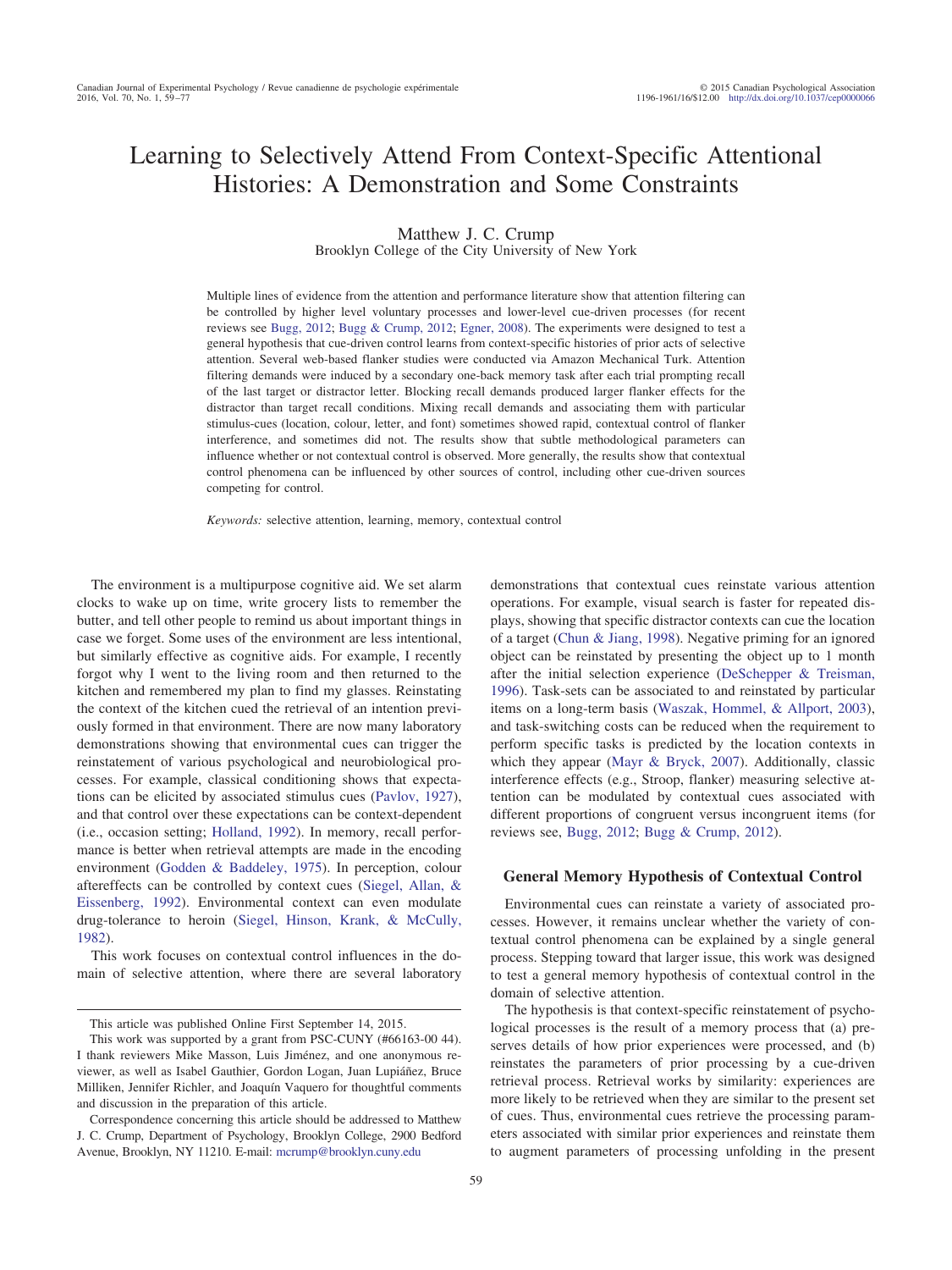moment. These assumptions are consistent with global memory theories [\(Eich, 1982;](#page-16-7) [Hintzman, 1984;](#page-16-8) [Murdock, 1993\)](#page-17-5), which assume that details of specific experiences are stored, and that retrieval is cue- and similarity-driven. Computational versions of global memory theories commonly give the details of experiences more "noun-like" than "verb-like" representation. For example, feature vectors are created to code objects in past experiences, but not the variety of processing actions occurring in the presence of those objects. Nevertheless, the idea that memory could represent the details of prior processing has been seeded for some time; for example, in [Kolers and Roediger's \(1984\)](#page-16-9) procedures of mind, or [Estes' \(1972\)](#page-16-10) control units. Last, the notion of processing developed here refers broadly to the psychological and neurobiological processes listed previously that can be contextually controlled.

In the domain of selective attention, memory would preserve the processing details for selecting relevant from irrelevant information in the representation of individual experiences [\(Crump &](#page-16-11) [Milliken, 2009;](#page-16-11) [Crump, Vaquero, & Milliken, 2008\)](#page-16-12). The attentional control settings for selection would become associated with contextual cues from the environment where they were formed and used. As a result, when those contexts recur they trigger the retrieval and reinstatement of the attentional control settings used in those contexts in the past. Contextual control over selective attention would be advantageous whenever selection demands are consistent within environments. For example, appropriate attentional control settings would require less preparation or maintenance because they would be obligatorily retrieved by environmental cues. However, contextual control has the potential to interfere with other sources of control, including other sources of contextual control. For example, when goals for selection change but the environment remains familiar, contextual control would retrieve attentional control settings that may no longer be relevant to the new goal. Or, when environments present multiple cues associated with different selection demands, contextual control may retrieve competing attentional control settings.

Two aspects of the general memory hypothesis are considered in the present work. First, the potential for contextual control of selective attention should exist whenever specific attention filtering operations occur in particular contexts. Cue-driven retrieval processes are assumed to be obligatory, so it possible that reinstating particular contexts in the present moment always leads to contextual control of selective attention. However, it is not clear whether other sources of control can override, supersede, compete, or otherwise interfere with contextual control. For example, contextual influences may or may not be observed in the presence of volitional sources of control. For example, when a difficult task requires sustained attention voluntary control may be given higher priority and override potential influences from contextual control. Or, one contextual influence may or may not be observed in the presence of other contextual influences. For example, some cues may be more or less strongly associated with control settings, and competition between cues could determine which control settings are reinstated by context. The present work examines these ideas using a novel design inspired by contextual control phenomena described in the proportion congruent literature. This literature is reviewed followed by the aims and logic of the current experiments.

# **Review of Proportion Congruent Effects**

Selective attention processes are commonly investigated in interference paradigms such as [Stroop \(1935\),](#page-17-6) or flanker [\(Eriksen &](#page-16-13) [Eriksen, 1974\)](#page-16-13) tasks, where subjects identify a target while ignoring response-congruent or -incongruent distractors. Responses are typically faster and more accurate for congruent than incongruent items, a difference termed congruency, compatibility, or interference effects. The size of congruency effects can be used to index selective attention operations. Large congruency effects show ineffective filtering of distracting information. Small congruency effects show effective filtering of distracting information. Processes controlling attention filtering may then be measured by factors controlling the size congruency effects. The proportion congruent manipulation (for reviews see, [Bugg, 2012;](#page-16-0) [Bugg &](#page-16-1) [Crump, 2012\)](#page-16-1) is one popular tool for modulating the size of congruency effects, and has been used to show contextual control of attention filtering.

There are three major classes of proportion congruent manipulations: list-wide, item-specific, and context-specific. List-wide proportion congruent (LWPC) designs contain blocks of trials that are mostly congruent (e.g., 75% congruent) or mostly incongruent (25% congruent), and show that Stroop effects are larger for mostly congruent than mostly incongruent blocks. LWPC effects have been explained by strategic control [\(Logan, 1980;](#page-17-7) [Logan &](#page-17-8) [Zbrodoff, 1979\)](#page-17-8). Subjects in mostly congruent blocks become aware that the distractor often predicts the target and then prepare to attend to distracting information. This speeds performance on congruent trials but produces large interference effects on incongruent trials. Subjects in mostly incongruent blocks become aware that the distractor usually does not predict the target and prepare to ignore distracting information. This reduces facilitation from the distractor on congruent trials and interference on incongruent trials, producing overall smaller congruency effects.

In the item-specific proportion congruent (ISPC) design items are split into sets that receive different levels of proportion congruent, and then mixed together in the same blocks of trials [\(Jacoby, Lindsay, & Hessels, 2003\)](#page-16-14). For example, Stroop items made out of red-blue combinations could be 75% congruent, whereas yellow-green combinations could be 25% congruent. When these item-types are randomly mixed together the overall list-wide PC is 50% congruent, so subjects are unable to predict whether an upcoming trial is likely to be congruent or incongruent. Nevertheless, ISPC effects are observed, with larger congruency effects for mostly congruent than mostly incongruent item types. The ISPC effect is an example of context-driven reinstatement of selective attention operations, with the item acting as a cue for retrieving prior attention filtering operations typical of that item.

In the context-specific proportion congruent (CSPC) design, items appear in different contexts associated with different levels of proportion congruent [\(Corballis & Gratton, 2003\)](#page-16-15). For example, Stroop items above fixation could be mostly congruent and those appearing below could be mostly incongruent. As with ISPC designs, the overall list-wide PC is 50%, and items are mixed randomly between contexts across trials. The typical CSPC effect shows larger congruency effects in the mostly congruent than incongruent context [\(Crump, Gong, & Milliken, 2006\)](#page-16-16). The CSPC effect suggests that processing of context features can rapidly cue the application of attention filters used in those contexts on pre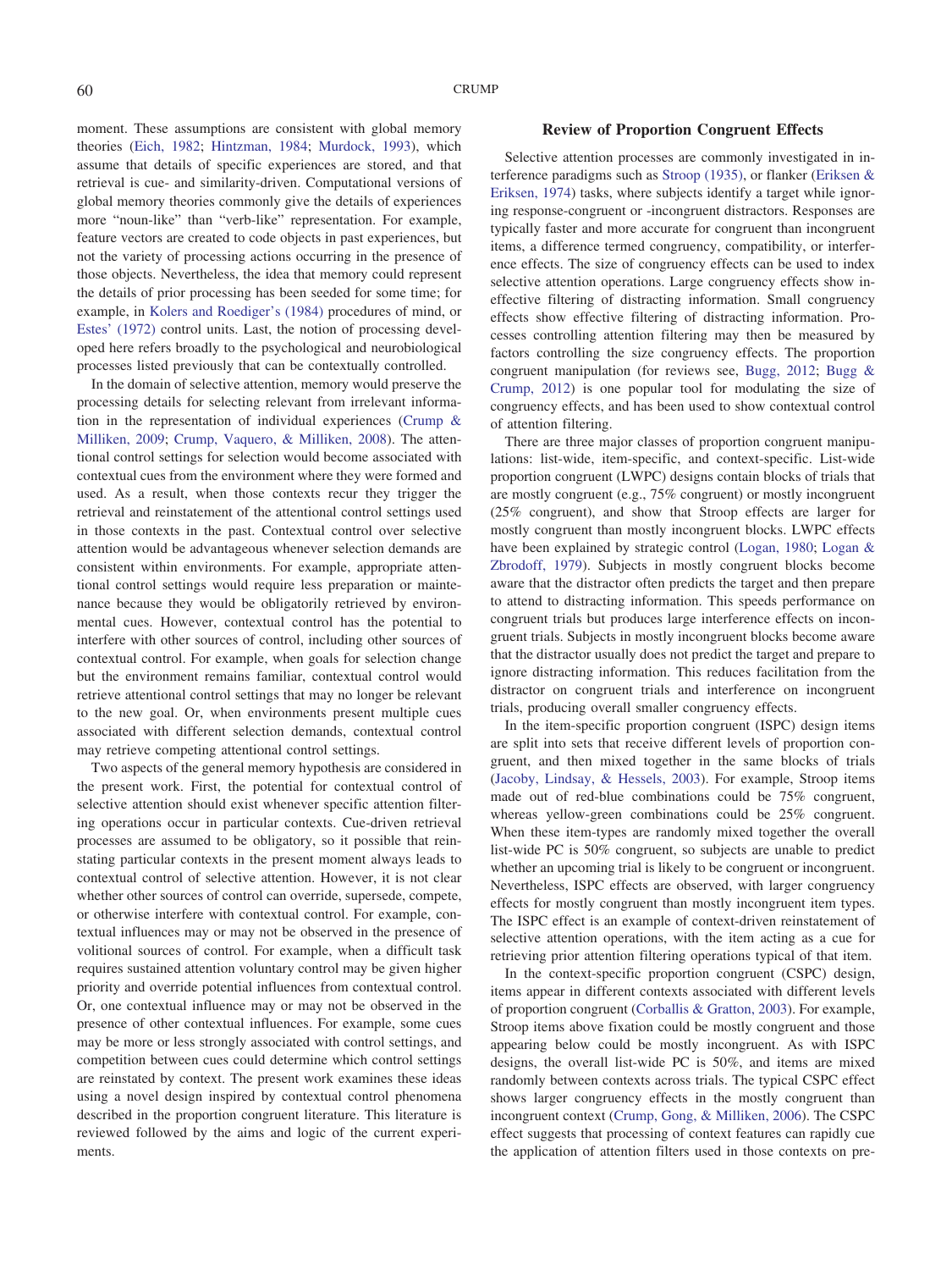vious occasions. CSPC effects have been replicated many times in Stroop [\(Bugg, Jacoby, & Toth, 2008;](#page-16-17) [Crump & Milliken, 2009;](#page-16-11) [Crump, Vaquero, & Milliken, 2008\)](#page-16-12), flanker [\(Wendt, Kluwe, &](#page-17-9) [Vietze, 2008;](#page-17-9) [Wendt & Luna-Rodriguez, 2009\)](#page-17-10), and taskswitching paradigms [\(Crump & Logan, 2010;](#page-16-18) [Leboe, Wong,](#page-17-11) [Crump, & Stobbe, 2008\)](#page-17-11) using different kinds of contextual features as cues (see [Bugg & Crump, 2012\)](#page-16-1).

#### **Accounts of Proportion Congruent Effects**

The range of proportion congruent effects have implications for theories of cognitive control because they cannot be explained by accounts relying solely on higher level voluntary processes or lower level stimulus-response learning processes. ISPC and CSPC phenomena license consideration of contextual control, a process that blurs the conventional distinction between controlled and automatic processes [\(Shiffrin & Schneider, 1977\)](#page-17-12). No single account has successfully explained all PC effects, and multiple processes may contribute to all PC effects. Indeed, many PC designs are inherently confounded and so allow multiple interpretations of the processes driving PC effects (see [Bugg & Crump,](#page-16-1) [2012\)](#page-16-1). There are several accounts of PC effects and each are described in turn.

# **Contextual Control**

Proportion congruent effects are consistent with the general memory hypothesis of contextual control over selective attention. To reiterate, encoding processes representing stimulus-response mappings also represent associations between stimuli (context cues) and attention filtering demands. In this way, environmental context can cue the reinstatement of attention filters applied in the past.

This hypothesis is sufficient but not necessary to explain most list-wide and ISPC effects, and is sufficient to explain ISPC and CSPC effects. The novel and most controversial aspect of this hypothesis is the prospect that learning processes code stimulusattention associations and not only stimulus–response associations. One aim of this article is to test assumptions of the memory account for explaining how external cues acquire the ability to control selective attention. For example, contextual control could be acquired passively by associations between context and selective attention operations occurring in those contexts in the past. To give one alternative, contextual control could also develop via a learning process sensitive to response conflict demands inherent to particular items. For example, conflict monitoring processes could provide a nonvoluntary control signal for automatically adjusting attention settings [\(Botvinick, Braver, Barch, Carter, & Cohen,](#page-16-19) [2001\)](#page-16-19). Additionally, [Blais, Robidoux, Risko, and Besner \(2007\)](#page-16-20) have accounted for ISPC effects with a computational model that implements conflict monitoring at the level of specific items.

## **Frequency-Driven Learning**

An alternative that has driven debate in the literature assumes that PC effects can be entirely explained by learned stimulus– response associations [\(Schmidt & Besner, 2008\)](#page-17-13). It is convenient to summarise this view in terms of a learning process sensitive to the frequency of particular items and responses to those items (e.g., [Logan, 1980\)](#page-17-7). Many list-wide, ISPC, and CSPC designs vary the frequency with which particular items are presented. Here, items refer collectively to the features (e.g., colour and word, or target and distractor letters) of a stimulus, the context in which it appears (e.g., location, colour, font), and the correct response to that stimulus. Frequency learning accounts assume that reaction times (RTs) will generally be faster for high than low frequency items, and that modulations to the size of interference effects for high versus low proportion congruent items reflect an additive influence of item frequency. This hypothesis is sufficient to explain most list-wide, ISPC, and CSPC effects, but does not explain PC effects for frequency-unbiased items. For example, [Crump and Milliken](#page-16-11) [\(2009\)](#page-16-11) showed that CSPC effects were observed for a set of frequency unbiased transfer items that appeared in high or low proportion congruent contexts.

# **Voluntary Control**

The voluntary control account assumes that weighting of target versus distractor processing is set voluntarily [\(Logan & Zbrodoff,](#page-17-8) [1979\)](#page-17-8). This account is sufficient, but not necessary, to explain list-wide PC effects, where subjects are assumed to adopt general block-wide strategies for selectively attending to all items. It is possible that voluntary setting of attention filters could explain ISPC and CSPC effects, but this proposal requires two additional assumptions. First, that subjects are aware of the PC manipulation for different items or contexts. Second, that subjects can rapidly adjust attention filtering demands in a voluntary fashion at the time of stimulus onset.

However, in CSPC designs that have measured awareness [\(Crump et al., 2006\)](#page-16-16), subjects were unable to report which contexts were high or low proportion congruent, and when subjects are made aware of the CSPC manipulation they did not show CSPC effects, and were prone to forgetting which context was high or low proportion congruent [\(Crump et al., 2008\)](#page-16-12). However, voluntary accounts are not viable accounts of existing ISPC and CSPC effects.

# **Priming of Control**

The priming of control account assumes that attention filtering demands set during trial n-1 carry forward and prime attention operations for trial n. The priming of control hypothesis could account for list-wide, ISPC, and CSPC effects, but has been primarily forwarded as an account of CSPC effects. For example, [King, Korb, and Egner \(2012\),](#page-16-21) showed that location-based CSPC effects in a face-based flanker task were only observed when location contexts repeated from trial-to-trial, and were not observed when location contexts switched between trials. This finding fits with the notion that recent attention filtering demands can prime the setting of current attention filters, and also suggests that contextual cues are important for controlling whether or not priming occurs. At the same time, location-based CSPC effects in a Stroop task did not depend on context repetitions [\(Crump, Gong,](#page-16-16) [& Milliken, 2006\)](#page-16-16), so the priming of control does not provide a full account of the available data.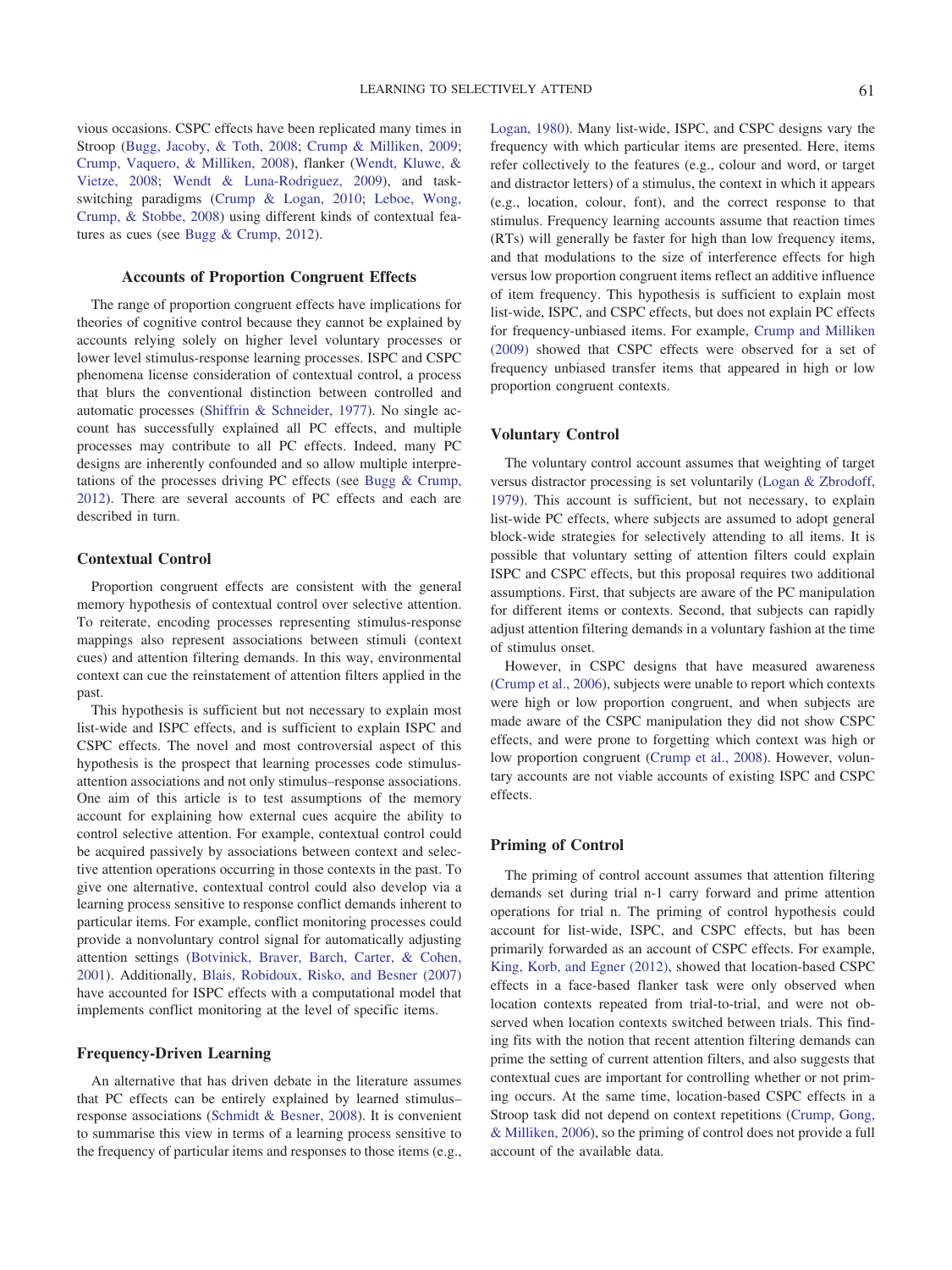# **Overview of Experiments**

The general memory hypothesis of contextual control maintains that attention filtering settings along with context cues from previous processing experiences are encoded in memory, and that current attention filtering settings can be adjusted by the presence of context cues that reinstate prior settings preserved by association in memory. On this view, contextual control should develop in at least one straightforward manner. Control over attention filtering would initially rely on voluntary or strategic processes that create, deploy, and monitor selection demands for the task at hand.

When consistent attention filtering demands occur in consistent environmental contexts, the repeated pairings between context and attention demands accrue enough memorial support for context cues to contribute to control over attention filtering. In other words, contextual control should learn from the history of voluntary control operations, or indeed the history of any consistently applied control operations.

ISPC and CSPC designs do not provide a good test of this hypothesis because the history of selective attention operations applied to particular items or contexts is generally unclear. For example, because subjects are unaware of the PC manipulation [\(Crump, Gong, & Milliken, 2006;](#page-16-16) [Crump, Vaquero, & Milliken,](#page-16-12) [2008\)](#page-16-12), the history of their attentional control strategies for each item in each context is uncertain.

The aim of the present experiments was to determine whether experience with known and manipulated attention filtering demands in specific contexts can be learned to support later contextual control over attention filtering. All of the experiments use modified versions of a flanker task and take their inspiration from CSPC studies, but are novel and extend those designs in two important respects.

First, proportion congruent was not varied between contexts. For all experiments proportion congruent was 50% congruent and incongruent, and all responses were made with equal frequency. As a result, any modulations to the flanker effect cannot be explained by frequency learning accounts [\(Schmidt & Besner,](#page-17-13) [2008\)](#page-17-13).

Second, the history of attention filtering demands was crafted in a consistent, context-specific fashion, by secondary task demands. On each trial, the primary task was always to identify a central target letter as quickly and accurately as possible. The secondary task always immediately followed the primary task, and involved cues to recall either the identity of the target or distractors that were just presented. The primary task flanker effect was expected to be larger when the secondary task consistently cued recall of the distractors rather than the target.

The experiments are divided into three parts. Experiments 1A, 1B, and 1C validate the secondary task method for modulating flanker effects. Experiment 1A shows that experiment-wide secondary task demands to recall target or distractor identity change the size of flanker effects on the primary task. Experiments 1B and 1C associated the secondary target versus distractor recall tasks to different location contexts where flanker items appeared in a random fashion from trial-to-trial. The aim was to determine whether flanker effects would be modulated by context, with smaller flanker effects in the location paired with the secondary task of target versus distractor recall. These experiments failed to show context-specific control over flanker effects.

Experiments 2A, 2B, 2C, and 2D were conducted as follow-up designs to strengthen the potential for and realisation of contextual control over flanker interference. They all involved a similar two phase design with separate blocks of practice with each context paired with a particular secondary task, followed by a mixed phase where flanker items appeared randomly in either context. All of these experiments failed to show context-specific control over flanker effects in the mixed phase.

Finally, Experiments 3A, 3B, and 4C report a design that successfully demonstrates contextual control of flanker effects in the mixed phase. These findings show that experience with consistent attentional filtering demands induced by a secondary task, in a particular context, can lead to contextual control over distractor interference in a flanker task.

The fact that such contextual control was not observed in several of the earlier experiments raises important questions about how contextual control works together with other sources of control. These issues as well as additional analyses are elaborated upon further in the general discussion. For example, Bayesian estimates of the posterior probabilities of accepting the null or positive evidence for contextual control across experiments are discussed (following the method provided by [Masson, 2011\)](#page-17-14). Additionally, trial-to-trial sequential analyses are reported that constrain interpretation of the processes driving contextual control.

All subjects in each experiment were recruited via Amazon's Mechanical Turk (AMT), an online crowd-sourcing website. The experiments were programmed in JavaScript and HTML and run locally in subjects' web browsers. [Crump, McDonnell, and Gur](#page-16-22)[eckis \(2013\)](#page-16-22) have validated this online method as tool for conducting behavioral experiments requiring millisecond precision for measuring RTs (see also [Barnhoorn, Haasnoot, Bocanegra, & van](#page-16-23) [Steenbergen, 2014;](#page-16-23) [Reimers & Maylor, 2005;](#page-17-15) [Reimers & Stewart,](#page-17-16) [2015;](#page-17-16) [Schubert, Murteira, Collins, & Lopes, 2013;](#page-17-17) [Simcox & Fiez,](#page-17-18) [2014\)](#page-17-18).

# **Experiments 1A (Blocked), 1B, and 1C (Mixed)**

Experiment 1A was conducted to verify that secondary task demands to recall the identity of a previous target or distractor are sufficient for modulating distractor interference as measured by the flanker effect from the primary task. The goal of Experiment 1B and C was to determine whether context cues paired with those secondary task demands would support contextual control over distractor interference (see [Figure 1\)](#page-4-0).

In all experiments, the primary task was to identify a central target letter (e.g., H) flanked on the left and right by congruent (e.g., H H H) or incongruent (e.g., F H F) distractor letters. In Experiment 1A, secondary task demands were manipulated between subjects. For all subjects, a single flanker item appeared randomly above or below fixation on each trial. All flanker trials in one location were followed by a memory task, and all trials in the other location were not. Two groups of subjects were given the task to recall the target or distractor letter from the most recent primary flanker item.

These memory demands were intended to induce different attentional sets that would modulate distractor interference on the primary flanker task. For example, the target recall demand should encourage subjects to adopt an attentional set that narrows spatial attention toward the target letter, thereby diminishing processing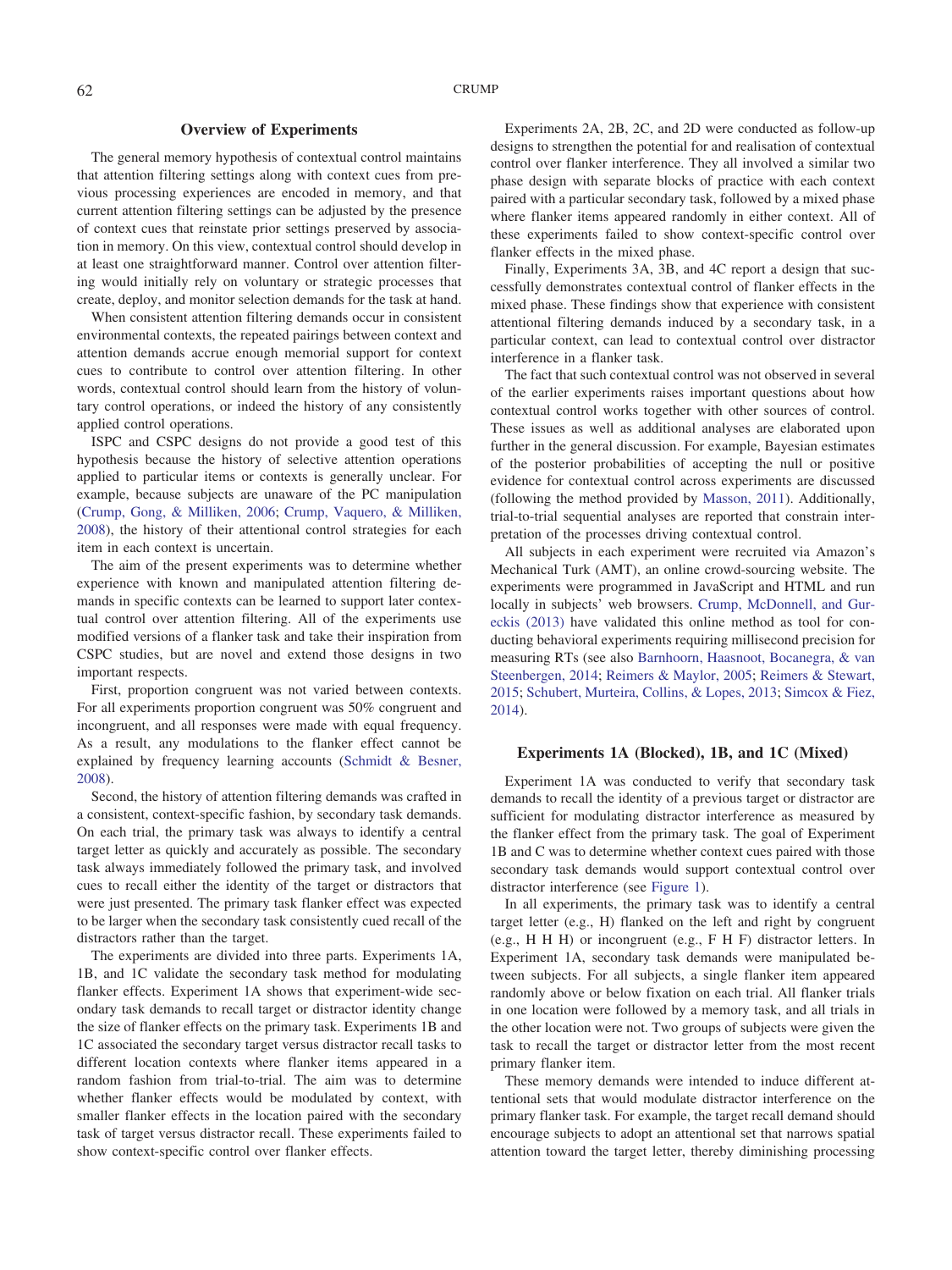

<span id="page-4-0"></span>*Figure 1.* Each panel shows a single trial for Experiments 1A, 1B, and 1C. Subjects viewed a fixation cross, then a flanker item (randomly above or below fixation). The primary task was to identify the centre letter. For the secondary task, in 1A, different groups performed target versus distractor recall immediately followed by flanker trials appearing in one location; the other location was never followed by the recall task. In 1B and 1C the secondary task was performed in both locations, locations were mixed randomly, and each location was consistently paired with either the target or distractor recall demands.

of distractor information in the periphery and decreasing the size of the flanker effect. The distractor recall demand should encourage subjects to adopt an attentional set that broadens spatial attention across all letters in the display, thereby enhancing processing of distractor information in the periphery and increasing the size of the flanker effect.

Experiments 1B and 1C were similar to 1A, except the secondary task demands were manipulated in a mixed within-subject design. Flanker items appeared randomly in one of two locations. One location was associated with the target recall task and the other with the distractor recall task. If subjects learn associations between location contexts and the attentional sets induced by the secondary task, and the appearance of contextual cues reinstates those sets, then flanker effects should be smaller in the target than distractor recall locations. The size of the response set was manipulated from four to two between Experiments 1B and 1C, respectively.

## **Method**

**Participants.** All subjects were recruited from AMT and compensated \$1.50 for participating. For each experiment, the number of HITs (Human intelligence tasks, an Amazon term for a workunit) refers to the number of subjects who initiated the study. Subjects were included in the study if they completed all trials. For Experiment 1A, 120 HITS were posted and 49 subjects completed all trials in the target focus condition, 55 subjects completed the distractor focus condition. For Experiment 1B, 60 HITs were posted, and 50 subjects completed all trials. For Experiment 1C, 30 HITs were posted and a total of 22 subjects completed all trials. Demographic information was collected and is reported in the [Appendix.](#page-18-0)

**Apparatus and stimuli.** The experiment was programmed using JavaScript and HTML. The program allowed subjects to complete the task only if they were running Safari, Google

Chrome, or Firefox web browsers. For Experiments 1A and 1B the letters used for the flanker stimuli were D, F, H, and J presented in 50-point Helvetica font. For 1C, the letters were F and H. Each experiment ran as a pop-up window that filled the entire screen. The background was black, and stimuli were presented randomly in red or green (see Experiment 2C for an explanation). Letters were spaced five screen pixels apart.

**Design.** Experiments 1A used a mixed  $2 \times 2 \times 2$  design with congruency (congruent vs. incongruent) and location (recall vs. no recall) as within-subject factors and memory task (recall target vs. distractor) as the between-subjects factor. The location assigned to the recall or no recall conditions was counterbalanced across subjects.

Experiments 1B and 1C used a  $2 \times 2$  within-subject design with congruency (congruent vs. incongruent) and memory task (recall target vs. distractor) as factors. The location assigned to the target or distractor recall tasks was counterbalanced across subjects.

For all experiments, congruent items were presented on 50% of the trials and incongruent items were presented on 50% of the trials. In addition, 50% of items appeared above fixation, and 50% appeared below fixation. All trials were fully randomized for each subject.

There were 384 trials in Experiment 1A, with 192 congruent and 192 incongruent trials; 96 congruent and 96 incongruent trials appeared in the recall location and were followed by the secondary memory task. Similarly, 96 congruent and 96 incongruent trials appeared in the no recall location.

There were 384 trials in Experiments 1B and 1C, with 192 congruent and 192 incongruent trials; 96 congruent and 96 incongruent trials appeared in the target recall location, and 96 congruent and 96 incongruent trials appeared in the distractor recall location.

**Procedure.** All subjects were AMT workers who found the experiment using the AMT system. The subject recruitment pro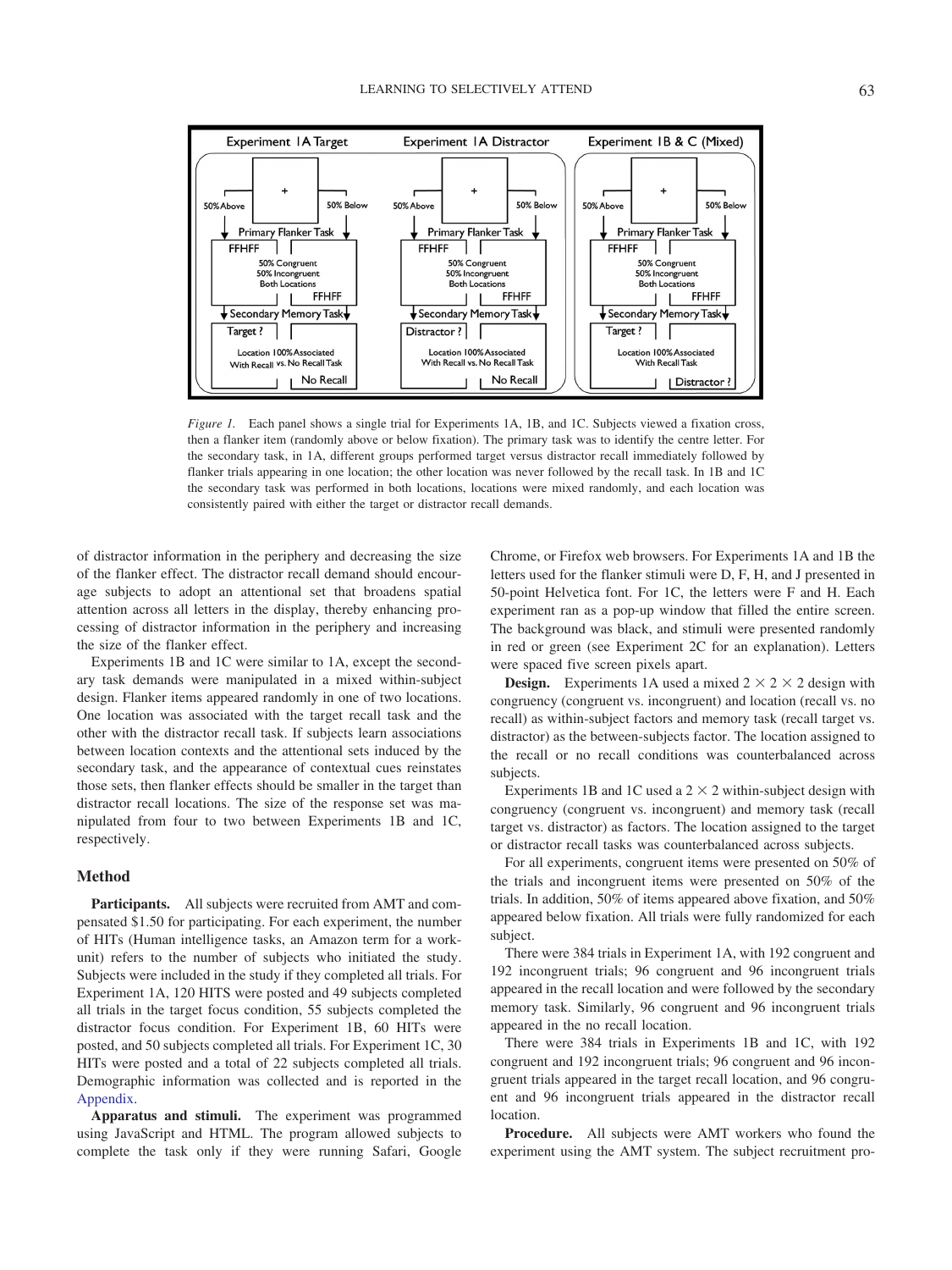cedure and tasks were approved by the Brooklyn College Institutional Review Board. Each subject read a short description of the task and gave consent by pressing a button acknowledging they had read the displayed consent form. Subjects then completed a short demographic survey, and proceeded to the main task, which was displayed as a pop-up window. Subjects were instructed to identify the centre letter on each trial as quickly and accurately as possible by pressing the corresponding key on the computer keyboard. They were also instructed that trials may be followed by a secondary recall task, and that they should follow the prompt to recall the target or distractor letter from the centre letter identity trial they just completed. They were told their primary task was to identify the central letter, and that the secondary task was unspeeded. Throughout the course of the experiment the upper left corner of the display showed progress through the experiment, indicating the number of completed and remaining trials, as a well as an instruction reminder button that displayed the instructions in a new pop-up window.

Each trial began with a white fixation cross presented in the centre of the screen for 1,000 ms, followed by a blank ISI of 500 ms. Next, a flanker stimulus appeared above or below fixation and remained onscreen until a response was made.

Feedback indicating whether the answer was correct or incorrect was given after each response. If the response time was greater than 1,500 ms, then the message "respond faster" appeared to encourage speeded responding. On recall trials, a memory prompt was then presented. The target recall prompt read, "What was the centre letter?" and the distractor recall prompt read, "What were the side letters?" Underneath the prompt, all letters from the response set were listed as response options. The next trial was triggered automatically after the response to the recall question. For the no recall trials in 1A, the next trial was triggered automatically following the feedback display.

#### **Results**

Subjects with mean error rates on the flanker task greater than .2 were not included in the analysis. This criterion was applied to all remaining analyses. For 1A, this eliminated one subject in the target focus and two subjects in the distractor focus conditions. One subject was eliminated in 1B, and one subject was eliminated in 1C. For all remaining subjects, the RTs from correct trials in each condition were submitted to an outlier rejection procedure [\(Van Selst & Jolicoeur, 1994\)](#page-17-19) that eliminated an average of 2%, 2%, and 3% of the observations in each condition for Experiments 1A, 1B, and 1C, respectively. The same nonrecursive version of the outlier procedure was applied to all remaining analyses. The resulting mean RTs and error rates were submitted to the following analyses, and an alpha criterion of .05 was adopted for all statistical tests.

**Experiment 1A.** The primary question of interest was whether flanker effects were modulated by the memory task demands. To address this question, mean RTs and error rates were submitted to a mixed analysis of variance (ANOVA) with congruency (congruent vs. incongruent) and location (recall vs. no recall) as within-subject factors, and memory task (target recall vs. distractor recall) as the between-subjects factor. Mean RTs and error rates for all conditions, and mean flanker effects are shown in [Table 1.](#page-5-0)

The main effect of congruency was significant,  $F(1, 99)$  =  $461.94, MSE = 5496.25, p < .001, \eta_p^2 = .82$ . RTs were faster for congruent (926 ms) than incongruent (1,082 ms) trials.

The more important result was a significant interaction between congruency and memory task,  $F(1, 99) = 51.21$ ,  $MSE = 5496.25$ ,  $p < .001$ ,  $\eta_p^2 = .34$ . Flanker effects were larger for trials in the distractor recall (209 ms) than target recall (103 ms) conditions. This validates the secondary memory task as a method for modulating distractor interference.

The three-way interaction between congruency, memory task, and location was also significant,  $F(1, 99) = 6.15$ ,  $MSE =$ 1725.95,  $p < .015$ ,  $\eta_p^2 = .06$ . For the target recall group, flanker effects were not statistically different between the recall and no recall locations,  $F < 1$ . However, for the distractor recall group, flanker effects were significantly larger in the recall (226 ms) than no recall (191 ms) locations,  $F(1, 52) = 6.10$ ,  $MSE = 2638.64$ ,  $p$  < .017,  $\eta_{\rm p}^2$  = .10. This shows initial support for contextual control over distractor interference driven by associations from context-specific secondary task requirements. However, the remaining experiments will place numerous constraints on the interpretation of this result.

 $191**$ 

|           |     | Secondary task |     | Flanker effects   |            |            |  |
|-----------|-----|----------------|-----|-------------------|------------|------------|--|
| Location  |     | Target recall  |     | Distractor recall | Target     | Distractor |  |
|           |     |                |     |                   | $(I - C)$  | $(I - C)$  |  |
| Recall    |     |                |     |                   |            |            |  |
| RT        | 899 | 999            | 955 | 1,182             | $100^{**}$ | $226***$   |  |
| SE        | 25  | 27             | 39  | 47                |            | 18         |  |
| ER        | .03 | .04            | .03 | .05               |            |            |  |
| No recall |     |                |     |                   |            |            |  |
| RT        | 901 | 1007           | 949 | 1.140             | $106***$   | $191***$   |  |

*SE* 26 28 38 39 6 13

RT 901 1007 949 1,140 106<sup>\*</sup>

<span id="page-5-0"></span>Table 1 *Mean RTs, Error Rates, SEs, and Flanker Effects for Experiment 1A*

*Note.*  $RT$  = reaction time;  $ER$  = error rate;  $C$  = congruent; I = incongruent.

ER .03 .05 .03 .04

 $p < .05.$  \*\*  $p < .01.$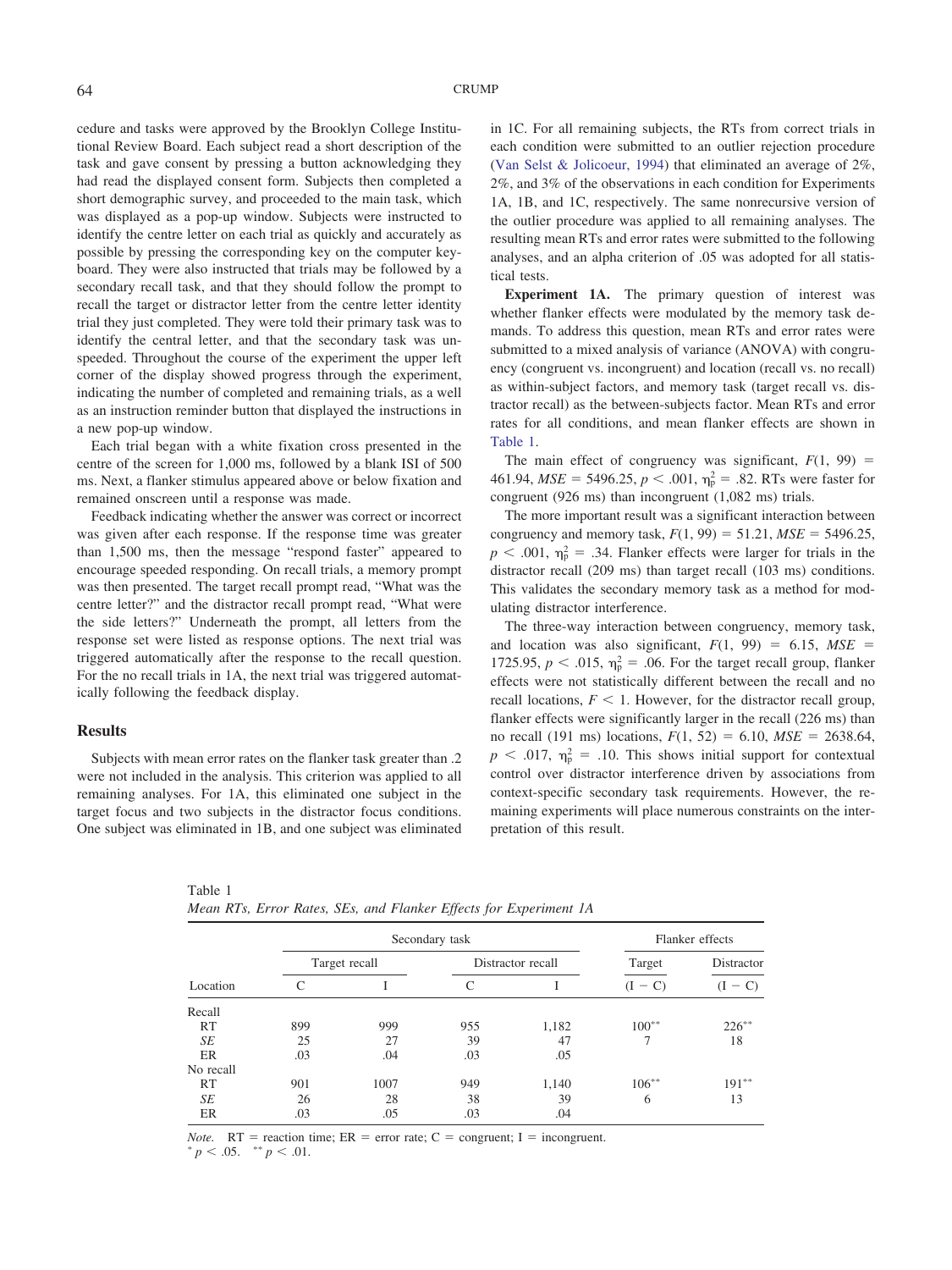For completeness, the main effect of memory task was significant,  $F(1, 99) = 4.55$ ,  $MSE = 242870.01$ ,  $p < .035$ ,  $\eta_p^2 = .04$ , as was the main effect of location,  $F(1, 99) = 4.08$ ,  $MSE = 2616.84$ ,  $p < .046$ ,  $\eta_p^2 = .04$ .

A corresponding analysis of error rates only showed a significant main effect of congruency,  $F(1, 99) = 15.02$ ,  $MSE = .002$ ,  $p < .001$ ,  $\eta_p^2 = .13$ . Mean error rates for all conditions were less than .05. All error rates in the remaining experiments were similarly small, and analyses of error rates either showed significant effects of congruency, or no significant effects at all. For brevity, these analyses are not reported for the remaining experiments. Finally, subjects were accurate on the secondary memory task. Mean error rates were low overall for the target (.02) and distractor recall (.07) tasks.

**Experiment 1B.** The primary question of interest was whether congruency effects would be modulated by contextual cues in a mixed design, where target and distractor recall demands were associated with separate location contexts and presented randomly within the same blocks of trials. To address this question, mean RTs and error rates were submitted to repeated measures ANOVAs with congruency (congruent vs. incongruent) and memory task (target recall vs. distractor recall) as factors. Mean RTs and error rates are shown in [Table 2.](#page-6-0)

The main effect of congruency was significant,  $F(1, 48)$  = 73.10,  $MSE = 65005.52$ ,  $p < .001$ ,  $\eta_p^2 = .60$ . However, the critical two-way interaction between congruency and memory task was not significant,  $F(1, 48) = 2.46$ ,  $MSE = 1325.95$ ,  $p < .123$ ,  $\eta_p^2 =$ .05. This null result provides a first failure to show context-specific control over attention filtering demands induced by a secondary task. It is worth noting that flanker effects were very large in both target (303 ms) and distractor (320 ms) recall locations. This is consistent with the idea that attention settings for the distractor recall location were applied in a general fashion across location contexts.

All error rates were below .05 and their analysis is not reported. For the secondary task, error rates were slightly higher than 1A for the target (.12) and distractor (.14) recall tasks.

**Experiment 1C.** This experiment replicated 1B with a smaller response set of two letters. The same analysis as above was conducted. Mean RTs, *SE*s, error rates, and flanker effects for each condition are shown in [Table 2.](#page-6-0)

<span id="page-6-0"></span>Table 2

 $\frac{2 (1C)}{RT}$ 

Again, the main effect of congruency was significant, *F*(1,  $20$ ) = 75.88, *MSE* = 10332.31, *p* < .001,  $\eta_p^2$  = .79. However, the critical interaction between congruency and memory task was not significant,  $F < 1$ . As with Experiment 1B, the flanker effects in the target (191 ms) and distractor recall (196 ms) locations were large. The analysis of error rates showed no significant effects, and all error rates were smaller than .03. For the secondary task, error rates were low for the target (.03) and distractor (.07) recall tasks.

#### **Discussion**

Experiment 1A validated a new method for modulating distractor interference by secondary task demands in a flanker task. Flanker effects were smaller in the target than distractor recall tasks, and these differences were generalised across the recall and no-recall trials.

Experiments 1B and 1C both failed to show context-specific modulation of distractor interference by secondary task demands. In both experiments, the target and distractor recall conditions were assigned to consistent locations presented randomly across trials. Evidence of contextual control would be found if flanker effects were smaller in the target than distractor recall locations. Instead, flanker effects were large in both locations. This is consistent with subjects using a single attentional strategy across both locations. Specifically, one that involved attending to the target and distractor letters for each item.

The null results of 1B and 1C are consistent with multiple interpretations. First, the (presumably) learned associations between location and secondary task demands could simply be ineffective for producing contextual control over flanker interference. Second, voluntarily control may override contextual control. For example, because subjects have to recall the distractors on half of the trials, they could have decided to attend to the distractors throughout the entire task. Third, other contextual cues may have dominated contextual control. For example, distractors in the primary task may have cued the attentional set required by the secondary distractor recall task. Last, the target and distractor recall tasks may not have induced distinct attentional sets; thus, location-based contextual control would not be observed because different locations were not triggering different attentional sets.

 $T(I-C)$ 

 $5\overline{5}$ 

| Set-size |       |               | Secondary task context |                   |           | Flanker effects |                            |  |
|----------|-------|---------------|------------------------|-------------------|-----------|-----------------|----------------------------|--|
|          |       | Target recall |                        | Distractor recall |           | Distractor      | Context-specific<br>scores |  |
|          |       |               |                        |                   | $(I - C)$ | $(I - C)$       | $D(I-C) - T(I-C)$          |  |
| 4(1B)    |       |               |                        |                   |           |                 |                            |  |
| RT       | 1.041 | 1.344         | 1.033                  | 1.353             | $303***$  | $320**$         | 16                         |  |
| SЕ       | 31    | 56            | 30                     | 58                | 36        | 37              | 10                         |  |

| -------- |  |  |  |  |                                                                           |  |  |
|----------|--|--|--|--|---------------------------------------------------------------------------|--|--|
|          |  |  |  |  | Mean RTs, Error Rates, SEs, and Flanker Effects for Experiments 1B and 1C |  |  |

ER .03 .04 .03 .03

ER .02 .03 .02 .02

RT 776 966 774 970 191<sup>\*</sup>

*Note.*  $RT$  = reaction time;  $ER$  = error rate;  $C$  = congruent; I = incongruent; D = distractor; T = target.  $p < .05.$  \*\*  $p < .01.$ 

*SE* 25 34 24 33 14 15 5

 $191***$ 

\*  $196**$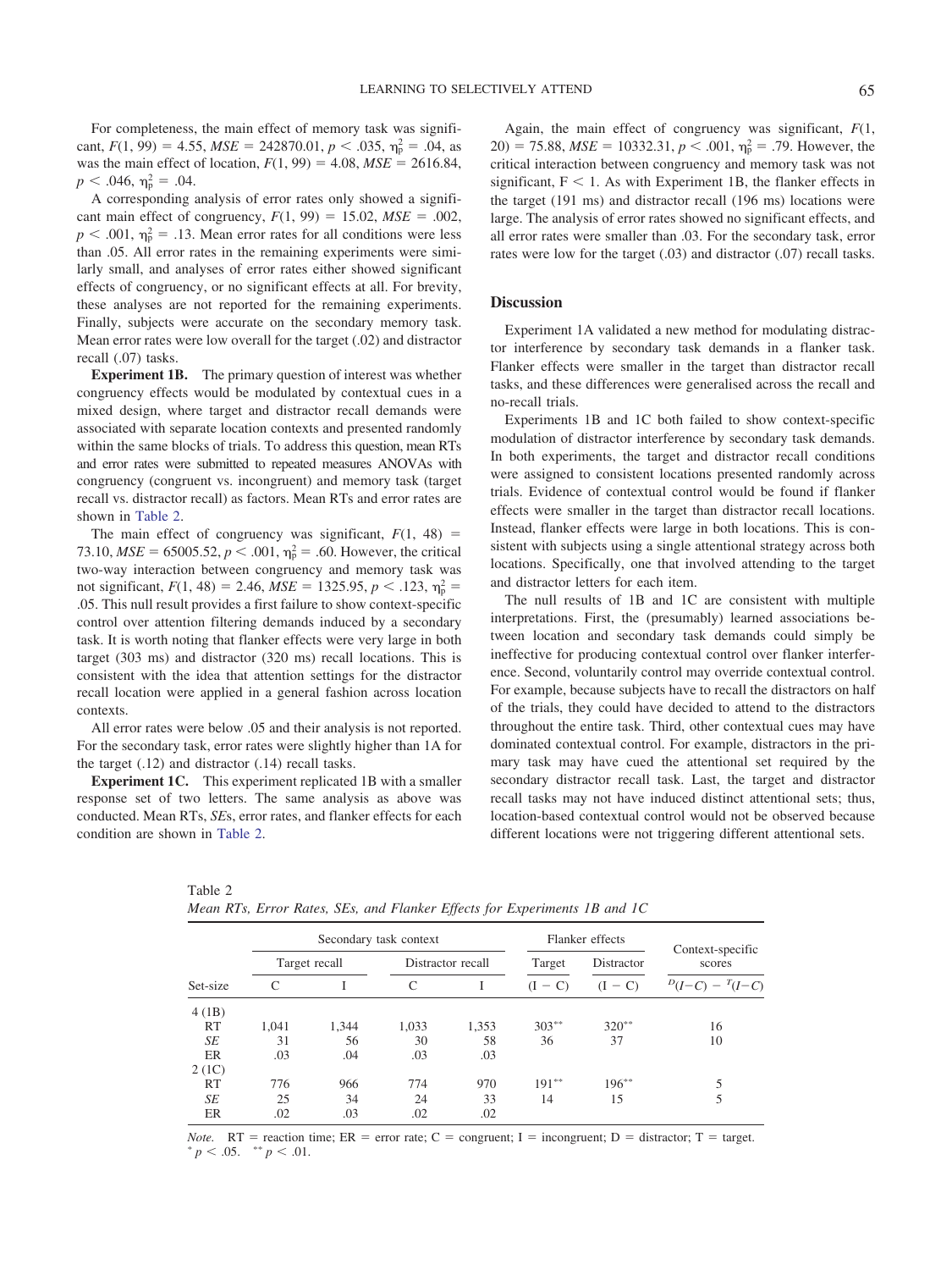# **Experiment 2A: Blocked Practice Phase**

Experiments 2A, 2B, 2C, and 2D were designed to demonstrate contextual control over flanker effects. All four experiments failed in this regard (see Bayesian analyses of null-effects in the general discussion), but succeeded in replicating the basic pattern of results from Experiments 1A, 1B, and 1C. Each experiment progresses from 1C and incorporates manipulations from the proportion congruent literature assumed to bolster contextual control.

Experiment 2A included a blocked practice phase before the mixed phase. During practice, one block included trials presented in one location paired consistently with one of the memory recall tasks; the other block presented trials in the other location with the other memory recall task. Following practice the mixed phase was presented, and trials could appear randomly in either location. Critically, the pairing between location and memory recall task was consistent throughout.

The blocked practice phase was included for two reasons. First, context-specific control over flanker effects using colour rather than location as a cue have only been reported when subjects received blocked practice first [\(Lehle & Hübner, 2008\)](#page-17-20). Therefore, using blocked practice here may strengthen associations between location cues and attention filtering demands induced by the secondary task, thereby increasing contextual control in the mixed phase. Second, the blocked practice phase provides a manipulation check. The null-results of Experiments 1B and 1C could be because of a failure of the secondary memory task to induce different attention filtering demands in a mixed design. Including the blocked practice phase gives confirmation that different attentional filtering demands were induced in the first place. All remaining experiments reported in this article include a blocked practice phase before the mixed phase.

## **Method**

Participants. All subjects were recruited from AMT and were compensated \$1.50 for participating. Sixty HITs were posted and 48 subjects completed all of the trials. Demographic information was collected and is reported in the [Appendix.](#page-18-0)

**Apparatus and stimuli.** The apparatus and stimuli were identical to Experiment 1C.

**Design.** The design was similar to Experiment 1C except that subjects completed a blocked practice phase before the mixed phase. This involved separate  $2 \times 2$  within-subject designs for each phase with congruency (congruent vs. incongruent) and memory task (target recall vs. distractor recall). The locations assigned to the target or distractor recall tasks were counterbalanced across subjects. The locations assigned to each recall task in the blocked practice phase were kept consistent in the mixed phase. Finally, whether the first practice block involved a target or distractor recall task was counterbalanced across subjects.

There were a total of 384 trials. The first practice block included 96 trials, with 50% congruent and incongruent items, all appearing in one location with a particular recall task following all trials. The second practice block was the same, except items appeared in the other location and were followed by the alternative recall task. The last two blocks included 96 trials each, with 50% congruent and incongruent items. Here, the flanker items appeared in an unpredictable fashion in either location (above or below fixation),

and were always followed by the recall task associated with that location from the practice phase.

**Procedure.** The procedure was identical to Experiment 1C.

### **Results**

Following the criterion established in Experiment 1, two subjects were eliminated for having mean proportion error rates greater than .2. The outlier procedure eliminated an average of 3% of RTs from correct trials. The resulting mean RTs and error rates from the blocked and mixed phases were submitted to repeated measures ANOVAs with congruency (congruent vs. incongruent) and memory task (target recall vs. distractor recall) as factors. Mean RTs, *SE*s, error rates, and flanker effects for the blocked and mixed phases are presented in [Tables 3](#page-8-0) and [4,](#page-8-1) respectively.

**Blocked practice phase.** The main effect of congruency was significant,  $F(1, 45) = 215.94$ ,  $MSE = 2519.88$ ,  $p < .001$ ,  $\eta_p^2 =$ .83, and the main effect of memory task was significant, *F*(1,  $45) = 4.18$ ,  $MSE = 8235.49$ ,  $p < .047$ ,  $\eta_p^2 = .08$ . These main effects were qualified by a significant interaction between congruency and memory task,  $F(1, 45) = 12.05$ ,  $MSE = 1174.91$ ,  $p <$ .001,  $\eta_{\rm p}^2$  = .21. Flanker effects were larger in the distractor recall (126 ms) than target recall (91 ms) locations. The secondary memory task successfully induced different attentional filtering demands between blocks. Mean error rates were all less than .06. For the secondary task, error rates were low overall for the target (.03) and distractor (.04) recall tasks.

**Mixed phase.** Having established that the secondary memory task modulated flanker effects in the blocked practice phase, the primary question of interest was whether these influences could be contextually controlled. The critical two-way interaction between congruency and memory task that would show such a result was not significant,  $F < 1$ . Flanker effects were statistically equivalent for the distractor recall (163 ms) and target recall (165 ms) locations. The main effect of congruency was significant,  $F(1, 45) =$ 222.44,  $MSE = 5581.21$ ,  $p < .001$ ,  $\eta_p^2 = .83$ . Mean error rates were less than or equal to .05. For the secondary task, error rates were low overall for the target (.08) and distractor (.04) recall tasks.

#### **Discussion**

Experiment 2A included a blocked practice phase to strengthen associations between location contexts and attention filtering demands. This produced significant differences between flanker effects in the blocked phase, and provided a manipulation check confirming that different attention filtering demands were induced between each location context. However, no evidence for contextspecific control was observed in the following mixed blocks. This is a third failure to show that modulations to the flanker effect by secondary task demands (that are confirmed to influence distractor interference in during practice) can be brought under contextual control.

#### **Experiment 2B: Redundant Item-Specific Associations**

Contextual control can depend on the distinctiveness of contextual cues [\(D'Angelo, Milliken, Jiménez, & Lupiáñez, 2013\)](#page-16-24). Experiment 2B was designed to further strengthen contextual support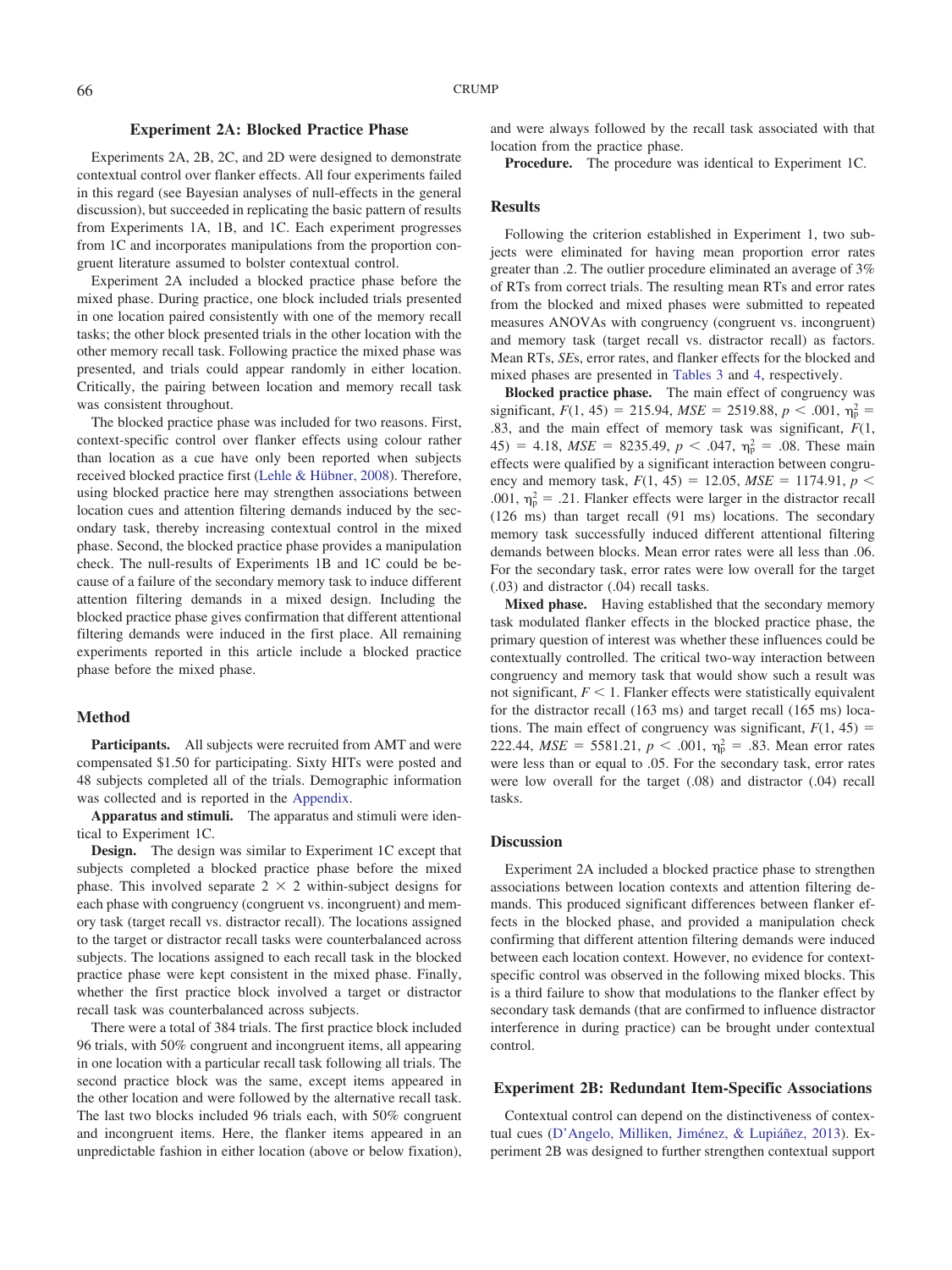|                             |     |               | Secondary task context |                   |           | Flanker effects |                            |  |
|-----------------------------|-----|---------------|------------------------|-------------------|-----------|-----------------|----------------------------|--|
| Blocked phase<br>experiment |     | Target recall |                        | Distractor recall |           | Distractor      | Context-specific<br>scores |  |
|                             | C   | I             | $\mathcal{C}$          | L                 | $(I - C)$ | $(I - C)$       | $D(I - C) - T(I - C)$      |  |
| 2A                          |     |               |                        |                   |           |                 |                            |  |
| RT                          | 631 | 723           | 641                    | 768               | $91***$   | $126***$        | $35***$                    |  |
| SE                          | 16  | 21            | 18                     | 23                | 9         | 9               | 10                         |  |
| ER                          | .04 | .06           | .03                    | .05               |           |                 |                            |  |
| 2B                          |     |               |                        |                   |           |                 |                            |  |
| <b>RT</b>                   | 678 | 782           | 744                    | 903               | $103***$  | $159***$        | $56^{**}$                  |  |
| SE                          | 17  | 21            | 23                     | 33                | 8         | 17              | 17                         |  |
| ER                          | .02 | .06           | .02                    | .06               |           |                 |                            |  |
| 2C                          |     |               |                        |                   |           |                 |                            |  |
| RT                          | 710 | 799           | 761                    | 918               | $90^{**}$ | $157***$        | $67***$                    |  |
| SE                          | 29  | 35            | 30                     | 38                | 16        | 17              | 18                         |  |
| <b>ER</b>                   | .04 | .07           | .02                    | .04               |           |                 |                            |  |
| 2D                          |     |               |                        |                   |           |                 |                            |  |
| RT                          | 599 | 687           | 645                    | 781               | $87***$   | $136***$        | $49***$                    |  |
| SE                          | 13  | 17            | 21                     | 28                | 8         | 12              | 14                         |  |
| ER                          | .01 | .05           | .02                    | .06               |           |                 |                            |  |

<span id="page-8-0"></span>Table 3 *Blocked Phase Mean RTs, Error Rates, SEs, and Flanker Effects for Experiments 2A, 2B, 2C, and 2D*

*Note.*  $RT$  = reaction time;  $ER$  = error rate;  $C$  = congruent; I = incongruent; D = distractor; T = target.  $p < .05.$  \*\*  $p < .01.$ 

for the associations between location contexts and attention filtering demands. In all of the previous experiments, the flanker items contain cues (e.g., letter and response identities) that may be associated with attention filtering demands.

However, because all items appeared in all locations in the previous designs, each item was associated with both target and distractor recall demands, and could potentially interfere with the location cues that were uniquely associated with filtering demands.

To address the issue, in Experiment 2B item-specific associations were aligned with the location-specific associations. Flanker items were divided into two letter sets. For example, items composed of the letters D and F were always presented in one location, and items composed of H and J were always presented in the other location. Thus, cues from the items and the contexts were consistently associated with the target or distractor filtering demands.

<span id="page-8-1"></span>

| ۰, |  |
|----|--|
|----|--|

*Mixed Phase Mean RTs, Error Rates, SEs, and Flanker Effects for Experiments 2A, 2B, 2C, and 2D*

|                           |     | Secondary task context |              |                   |           | Flanker effects |                            |  |
|---------------------------|-----|------------------------|--------------|-------------------|-----------|-----------------|----------------------------|--|
|                           |     | Target recall          |              | Distractor recall |           | Distractor      | Context-specific<br>scores |  |
| Mixed phase<br>experiment | C   | I                      | $\mathsf{C}$ | I                 | $(I - C)$ | $(I - C)$       | $D(I - C) - T(I - C)$      |  |
| 2A                        |     |                        |              |                   |           |                 |                            |  |
| <b>RT</b>                 | 673 | 838                    | 672          | 835               | $165***$  | $163***$        | $-2$                       |  |
| SE                        | 15  | 21                     | 15           | 22                | 12        | 11              | 9                          |  |
| ER                        | .03 | .05                    | .03          | .05               |           |                 |                            |  |
| 2B                        |     |                        |              |                   |           |                 |                            |  |
| <b>RT</b>                 | 870 | 1036                   | 896          | 1,066             | $165***$  | $170^{**}$      | 5                          |  |
| SE                        | 30  | 39                     | 34           | 52                | 17        | 25              | 17                         |  |
| ER                        | .04 | .05                    | .04          | .05               |           |                 |                            |  |
| 2C                        |     |                        |              |                   |           |                 |                            |  |
| RT                        | 873 | 1,010                  | 870          | 1,033             | $137***$  | $163***$        | 26                         |  |
| SE                        | 37  | 43                     | 37           | 43                | 16        | 13              | 20                         |  |
| ER                        | .04 | .04                    | .02          | .04               |           |                 |                            |  |
| 2D                        |     |                        |              |                   |           |                 |                            |  |
| RT                        | 725 | 829                    | 712          | 815               | $104**$   | $103***$        | $-1$                       |  |
| SE                        | 22  | 26                     | 24           | 26                | 9         | 8               | 10                         |  |
| ER                        | .03 | .04                    | .03          | .05               |           |                 |                            |  |

*Note.* RT = reaction time; ER = error rate; C = congruent; I = incongruent; D = distractor; T = target.  $p < .05.$  \*\*  $p < .01.$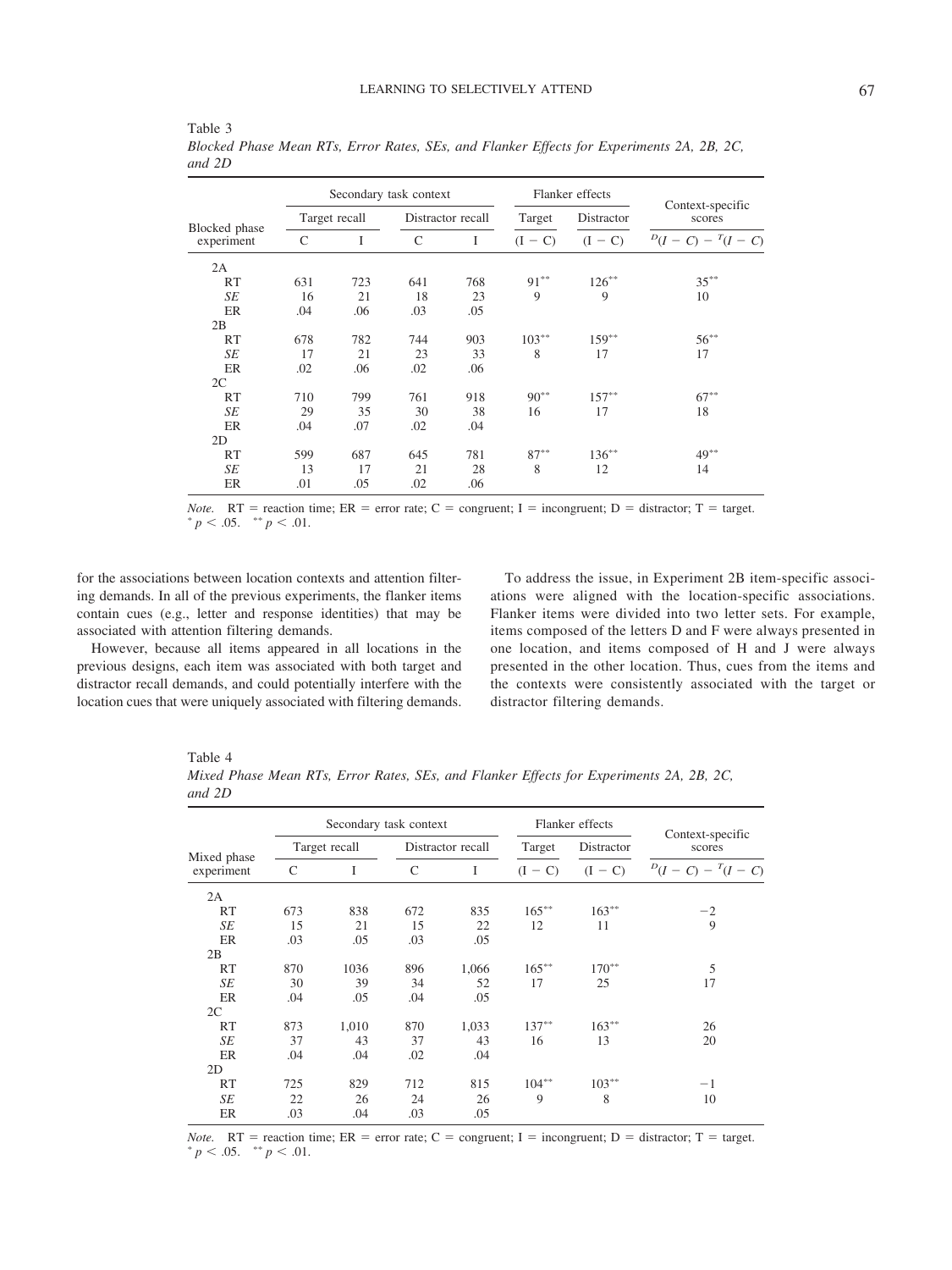# **Method**

Participants. All subjects were recruited from AMT and were compensated \$1.50 for participating. Sixty HITs were posted and 54 subjects completed all of the trials. Demographic information was collected and is reported in the [Appendix.](#page-18-0)

**Apparatus and stimuli.** The apparatus and stimuli were similar to Experiment 2A, with the exception that flanker stimuli were made up from the letter sets D and F, and H and J. Each letter set was associated to a specific location context, which was counterbalanced across subjects.

**Design.** The design was identical to Experiment 2A.

**Procedure.** The procedure was identical to Experiment 2A.

### **Results**

No subjects were eliminated. The outlier procedure eliminated an average of 3% of RTs from correct trials. The resulting mean RTs and proportion error rates from the blocked and mixed phases were submitted to repeated measures ANOVAs with congruency (congruent vs. incongruent) and memory task (target recall vs. distractor recall) as factors. Mean RTs and Error rates for the blocked and mixed phases are presented in [Table 3](#page-8-0) and [4,](#page-8-1) respectively.

**Blocked practice phase.** The main effect of congruency was significant,  $F(1, 53) = 166.14$ ,  $MSE = 5608.77$ ,  $p < .001$ ,  $\eta_p^2 =$ .76, and the main effect of memory task was significant, *F*(1, 53) = 35.50,  $MSE = 13296.50, p < .001, \eta_p^2 = .40$ . These main effects were qualified by a significant interaction between congruency and memory task,  $F(1, 45) = 11.48$ ,  $MSE = 3711.36$ ,  $p <$ .001,  $\eta_p^2 = .18$ . As expected, flanker effects were larger in the distractor recall (159 ms) than target recall (103 ms) locations. Mean error rates were less than or equal to .06. For the secondary task, error rates were low overall for the target (.07) and distractor (.10) recall tasks.

**Mixed phase.** The critical two-way interaction between congruency and memory task was not significant,  $F < 1$ . Flanker effects were statistically equivalent for the distractor recall (170 ms) and target recall (165 ms) locations. The main effect of congruency was significant,  $F(1, 53) = 69.45$ ,  $MSE = 21829.09$ ,  $p < .001$ ,  $\eta_p^2 = .57$ . Mean error rates were less than or equal to .05. For the secondary task, error rates were low overall for the target (.08) and distractor (.06) recall tasks.

## **Discussion**

In Experiment 2B contextual support was strengthened by aligning item-specific and context-specific associations with consistent attention filtering demands. Although the blocked practice phase shows that different attention filtering demands were induced, evidence for contextual control over these filtering demands was not obtained in the mixed phase.

# **Experiment 2C: Redundant Colour and Font Associations**

Experiment 2C was designed to further strengthen contextual support. In the previous experiments flanker items appeared randomly in red or green (a manipulation held over from pilot work) in both locations, so the colour feature may have interfered with

Flanker items were presented in Helvetica for one location and Times for the other. Thus, Experiment 2C used highly redundant contextual cues, with location, item-type, colour, and font all consistently associated with target or distractor recall demands. Finally, the letter and response set was modified slightly from the prior experiments. Flanker items for each set consisted of the letters A and S, and J and K, which are further away from each other on a QWERTY board and could enhance distinctions between the two sets.

#### **Method**

Participants. All subjects were recruited from AMT and were compensated \$1.50 for participating. Sixty HITs were posted and 46 subjects completed all of the trials. Demographic information was collected and is reported in the [Appendix.](#page-18-0)

**Apparatus and stimuli.** The apparatus and stimuli were similar to Experiment 2B, with the exception that flanker stimuli were presented in red or green, and in the fonts Helvetica or Times. Each of these features was assigned to a consistent location context throughout the experiment, and were fully counterbalanced. One set of flanker items was made up from the letters A and S, and the other from the letters J and K. These sets were counterbalanced across location and subjects.

**Design.** The design was identical to Experiment 2B.

**Procedure.** The procedure was identical to Experiment 2B.

#### **Results**

One subject was eliminated for having a mean proportion error rate above .2. The outlier procedure eliminated an average of 3% of RTs from correct trials. The resulting mean RTs and error rates from the blocked and mixed phases were submitted to repeated measures ANOVAs with congruency (congruent vs. incongruent) and memory task (target recall vs. distractor recall) as factors. Mean RTs and error rates for the blocked and mixed phases are presented in [Table 3](#page-8-0) and [4,](#page-8-1) respectively.

**Blocked practice phase.** The main effect of congruency was significant,  $F(1, 44) = 73.95$ ,  $MSE = 9231.45$ ,  $p < .001$ ,  $\eta_p^2 = .63$ , and the main effect of memory task was significant,  $F(1, 44) =$ 17.85,  $MSE = 18269.78$ ,  $p < .001$ ,  $\eta_p^2 = .29$ . These main effects were qualified by a significant interaction between congruency and memory task,  $F(1, 44) = 13.97$ ,  $MSE = 3580.92$ ,  $p < .001$ ,  $\eta_p^2 =$ .24. As expected, flanker effects were larger in the distractor recall (157 ms) than target recall (90 ms) locations. Mean error rates were less than or equal to .07. For the secondary task, error rates were low overall for the target (.03) and distractor (.05) recall tasks.

**Mixed phase.** The critical two-way interaction between congruency and memory task was not significant,  $F(1, 44) = 1.72$ ,  $MSE = 4343.69, p < .197$ . Although flanker effects appeared to be moving in the right direction, they were statistically equivalent for the distractor recall (163 ms) and target recall (137 ms) locations.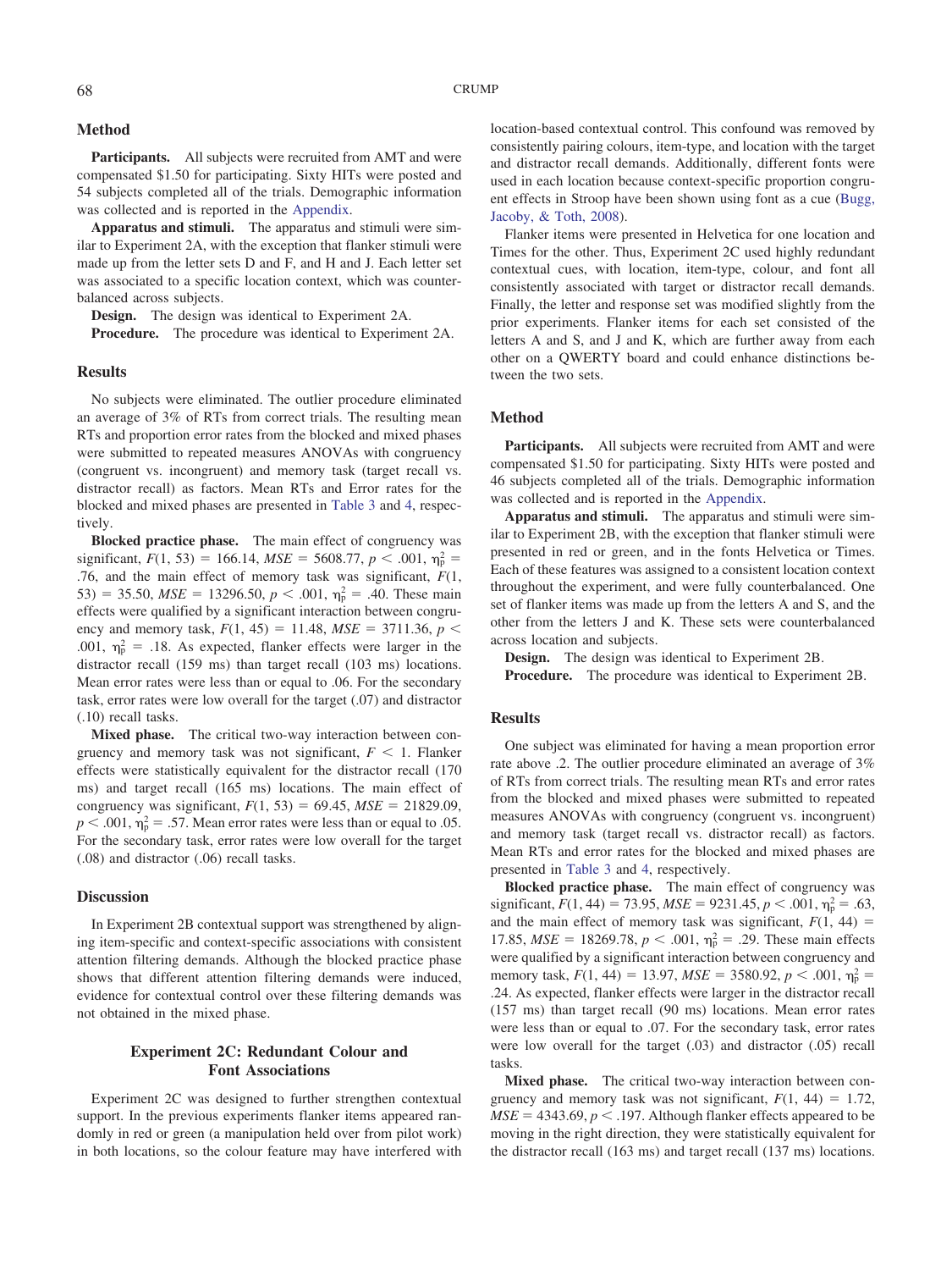The main effect of congruency was significant,  $F(1, 44) = 190.93$ ,  $MSE = 5299.44, p < .001, \eta_p^2 = .81$ . Mean error rates were all less than or equal to .05. For the secondary task, error rates were low overall for the target (.04) and distractor (.02) recall tasks.

# **Discussion**

In Experiment 2C contextual support was further strengthened by aligning item-specific and context-specific associations with unique attention filtering demands, and by additionally using colour and font features as redundant contextual cues. Although the blocked practice phase shows that different attention filtering demands were induced, evidence for contextual control over these filtering demands was again not obtained in the mixed phase.

#### **Experiment 2D: Removing Secondary Task Demands**

One explanation of the failure to find contextual control in the previous experiments is that the control processes used to meet secondary task demands in the mixed phase masked, overshadowed, or otherwise superseded location-based contextual control influences. To test this idea, Experiment 2D (which was otherwise the same as 2C) removed the secondary memory task during the mixed phase. If location-based contextual control was blocked by the presence of control processes for secondary task demands, then location-based contextual control may be present in Experiment 2D where secondary task demands are removed.

# **Method**

Participants. All subjects were recruited from AMT and were compensated \$1.50 for participating. Forty HITs were posted and 37 subjects completed all of the trials. Demographic information was collected and is reported in the [Appendix.](#page-18-0)

**Apparatus and stimuli.** The apparatus and stimuli were identical to Experiment 2C

**Design.** The design was similar to Experiment 2C, with the exception that the secondary memory task was removed from all trials in the mixed phase.

**Procedure.** The procedure was identical to Experiment 2C.

#### **Results**

One subject was eliminated for having a mean error rate above .2. The outlier procedure eliminated an average of 3% of RTs from correct trials. The resulting mean RTs and error rates from the blocked and mixed phases were submitted to repeated measures ANOVAs with congruency (congruent vs. incongruent) and memory task (target recall vs. distractor recall) as factors. Mean RTs and error rates for the blocked and mixed phases are presented in [Table 3](#page-8-0) and [4,](#page-8-1) respectively.

**Blocked practice phase.** The main effect of congruency was significant,  $F(1, 35) = 205.90$ ,  $MSE = 2185.00$ ,  $p < .001$ ,  $\eta_p^2 =$ .85, and the main effect of memory task was significant, *F*(1,  $35) = 23.87$ ,  $MSE = 7483.45$ ,  $p < .001$ ,  $\eta_{p}^{2} = .41$ . These main effects were qualified by a significant interaction between congruency and memory task,  $F(1, 35) = 11.72$ ,  $MSE = 1831.84$ ,  $p <$ .002,  $\eta_{\rm p}^2$  = .25. As expected, flanker effects were larger in the distractor recall (136 ms) than target recall (87 ms) locations. Mean error rates were less than or equal to .06. For the secondary

task, error rates were low overall for the target (.03) and distractor (.03) recall tasks.

**Mixed phase.** The critical two-way interaction between congruency and memory task was not significant,  $F < 1$ . Flanker effects were statistically equivalent for the distractor recall (103 ms) and target recall (104 ms) locations. The main effect of congruency was significant,  $F(1, 35) = 232.19$ ,  $MSE = 1658.59$ ,  $p < .001$ ,  $\eta_p^2 = .87$ . Mean error rates were all less than or equal to .05.

**Discussion.** Experiment 2D tested the possibility that contextual control was masked by maintenance of filtering demands imposed by the secondary memory task in the mixed phase. This hypothesis was tested by removing the secondary memory task following all flanker trials in the mixed phase. Although the blocked practice phase shows that different attention filtering demands were induced, no evidence for contextual control was obtained in the mixed phase.

# **Experiments 3A, 3B, and 3C: Distractor Spacing**

The previous experiments showed no location-based contextual control over the flanker effect in any of the mixed phases. Perhaps attentional filtering demands induced by a secondary task cannot be brought under contextual control. Or, the present task parameters may need to be modified to allow contextual influences to express themselves in performance.

For example, CSPC effects can depend on subtle task parameters. [Crump, Gong, and Milliken \(2006\)](#page-16-16) showed location-based CSPC effects in a prime-probe version of the Stroop task where the word stimulus was presented as a central prime and removed before presentation of a colour patch probe. The authors noted that CSPC effects were not observed in pilot work using a more standard integrated colour-word task. One interpretation of that result was that a word stimulus appearing at the time of colour target onset interferes with location cues associated with different levels of proportion congruent. The distracting word stimulus itself may trigger the need for selective attention, and this trigger could override any adjustments to attention filtering provided by the location cues.

In flanker tasks, the spacing of target and distractors may have a similar influence on whether or not contextual control is observed. For example, increasing spacing reduces the size of the flanker effect (C. W. [Eriksen & Murphy, 1987\)](#page-16-25), presumably because subjects are better able to attend only to the target letter. Increasing distractor spacing should also enhance the relative difficulty of the secondary recall task.

Specifically, target recall would become even easier relative to distractor recall. The amplified differences in the treatment of distractors as a function of context-specific secondary recall task demands could encourage reliance on contextual control.

Experiments 3A, 3B, and 3C were a final attempt to show contextual control over filtering demands induced by the secondary task. In all prior experiments, targets were presented centrally, and distractors were presented five pixels to the left or right. In Experiments 3A and B (straight replication of 3A) distractors were presented 45 pixels to the left or right. In Experiment 3C distractors were placed 180 pixels to the left or right.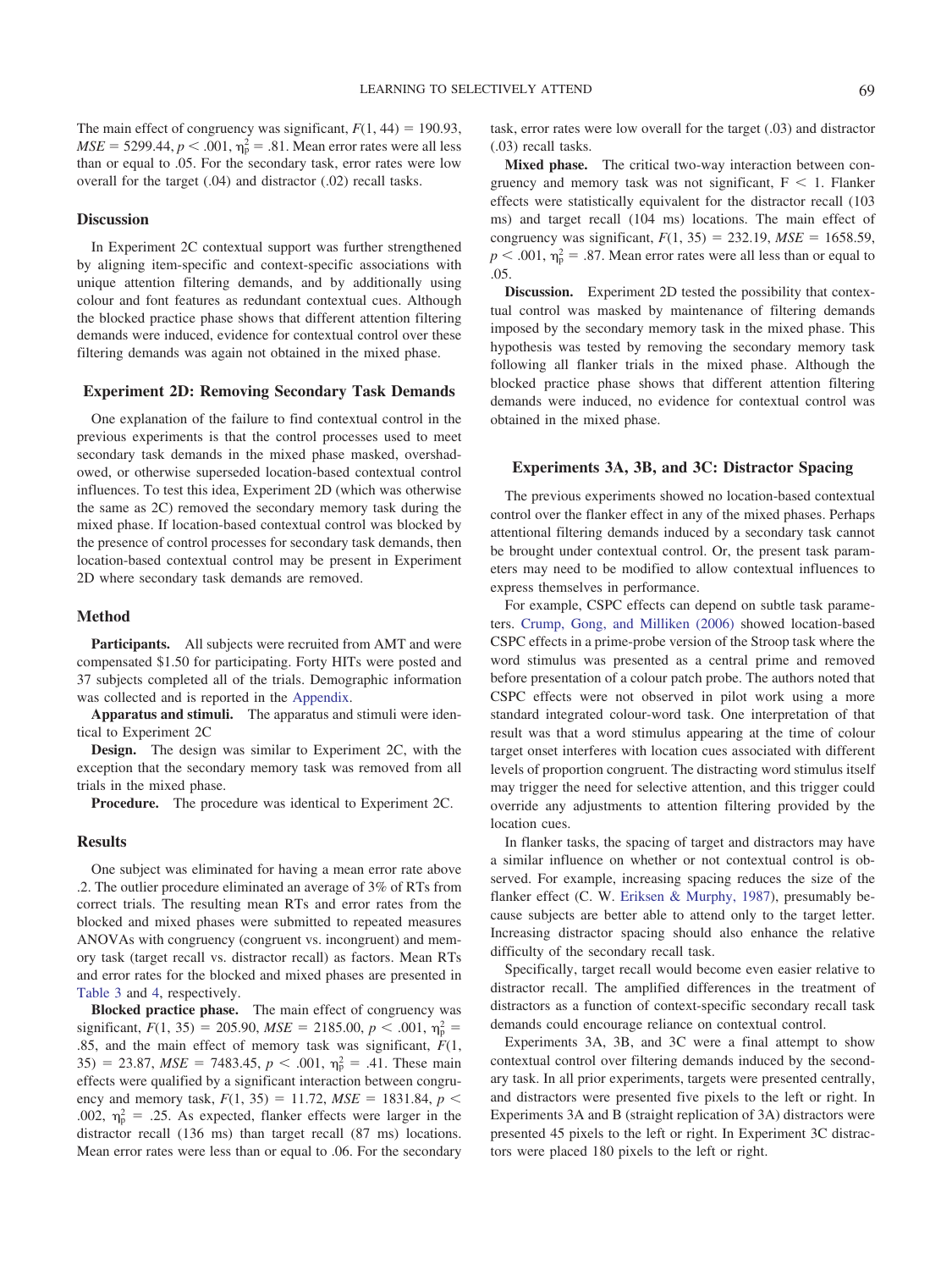# **Method**

Participants. All subjects were recruited from AMT and were compensated \$1.50 for participating. For Experiment 3A, 50 HITs were posted and 43 subjects completed all trials. For Experiment 3B, 60 HITs were posted and 55 subjects completed all trials. For Experiment 3C, 50 HITs were posted and 45 subjects completed all trials. Demographic information was collected and is reported in the [Appendix.](#page-18-0)

**Apparatus and stimuli.** The apparatus and stimuli were similar to Experiment 2C, with the exception that the spacing between targets and distractors was larger. Distractors were placed 45 pixels from targets in 3A and 3B, and 180 pixels from targets in 3C.

**Design.** The design was identical to Experiment 2C.

**Procedure.** The procedure was identical to Experiment 2C.

# **Results**

**Experiment 3A.** All subjects were included in the analysis. The outlier procedure eliminated an average of 3% of RTs from correct trials. The resulting mean RTs and error rates from the blocked and mixed phases were submitted to repeated measures ANOVAs with congruency (congruent vs. incongruent) and memory task (target recall vs. distractor recall) as factors. Mean RTs, *SE*s, error rates and flanker effects for the blocked and mixed phases are presented in [Table 5](#page-11-0) and [6,](#page-12-0) respectively.

**Blocked practice phase.** The main effect of congruency was significant,  $F(1, 42) = 104.44$ ,  $MSE = 5247.11$ ,  $p < .001$ ,  $\eta_p^2 =$ .85, and the main effect of memory task was significant, *F*(1,  $42) = 14.5$ ,  $MSE = 20674.94$ ,  $p < .001$ ,  $\eta_p^2 = .26$ . These main effects were qualified by a significant interaction between congruency and memory task,  $F(1, 42) = 16.54$ ,  $MSE = 14383.15$ ,  $p <$ .001,  $\eta_p^2 = .28$ . As expected, flanker effects were larger in the distractor recall (154 ms) than target recall (72 ms) locations. Mean error rates were less than or equal to .04. For the secondary task, error rates were low overall for the target (.03) and distractor (.05) recall tasks.

**Mixed phase.** Most important, the critical two-way interaction between congruency and memory task was significant, *F*(1, 42) = 5.40,  $MSE = 2584.95$ ,  $p < .025$ ,  $p = .11$ . Flanker effects were 36 ms larger in the distractor recall (144 ms) than target recall (108 ms) locations. The main effect of congruency was also significant,  $F(1, 42) = 121.65$ ,  $MSE = 5646.07$ ,  $p < .001$ ,  $\eta_p^2 =$ .74. Mean error rates were all less than or equal to .04. For the secondary task, error rates were low overall for the target (.03) and distractor (.02) recall tasks.

The significant interaction shows for the first time that attention filtering demands induced by a secondary task can be brought under contextual control. Given that several preceding experiments failed to show this effect, and there might be some worry that the present results are spurious, Experiments 3B (a straight replication of 3A) and 3C were conducted to show that the results can be replicated. Each experiment showed the same pattern of results as above, and the critical Context  $\times$  Congruency interaction was significant in the mixed phase for both experiments. For brevity, the ANOVAs are for 3B and 3C are not reported; however, the means are reported in [Tables 5](#page-11-0) and [6.](#page-12-0)

#### **Discussion**

Experiments 3A, 3B, and 3C show that attention filtering demands induced by a secondary task can be brought under contextual control. The major finding was that flanker effects in the mixed phase were modulated in a context-specific fashion, with larger flanker effects in contexts associated with distractor than target recall tasks.

Clearly, the presence or absence of contextual control can depend on subtle task parameters such as the spacing of targets and distractors. One possibility is that increasing distractor spacing further differentiated the attentional requirements for target and distractor processing between contexts, which then allowed contexts to serve as cues for attentional filtering in the primary task. More generally, the combination of positive and null-results hold constraints for understanding how voluntary and contextual control processes jointly coordinate the adjustment of attention filter-

<span id="page-11-0"></span>

| × |  |
|---|--|
|---|--|

| ЗC                          |     |               |                        |                   |           |                 |                       |  |
|-----------------------------|-----|---------------|------------------------|-------------------|-----------|-----------------|-----------------------|--|
|                             |     |               | Secondary task context |                   |           | Flanker effects | Context-specific      |  |
| Blocked phase<br>experiment |     | Target recall |                        | Distractor recall |           | Distractor      | scores                |  |
|                             | C   | I             | $\mathsf{C}$           | I                 | $(I - C)$ | $(I - C)$       | $D(I - C) - T(I - C)$ |  |
| 3A                          |     |               |                        |                   |           |                 |                       |  |
| RT                          | 671 | 742           | 713                    | 867               | $72***$   | $154***$        | $82***$               |  |
| SE                          | 23  | 24            | 30                     | 47                | 7         | 20              | 20                    |  |
| ER                          | .02 | .04           | .02                    | .04               |           |                 |                       |  |
| 3B                          |     |               |                        |                   |           |                 |                       |  |
| RT                          | 670 | 734           | 697                    | 802               | $64***$   | $105***$        | $41***$               |  |
| SE                          | 19  | 20            | 20                     | 22                | 6         | 8               | 9                     |  |
| ER                          | .02 | .04           | .02                    | .03               |           |                 |                       |  |
| 3C                          |     |               |                        |                   |           |                 |                       |  |
| RT                          | 601 | 637           | 653                    | 760               | $37***$   | $107***$        | $70^{**}$             |  |
| SE                          | 18  | 22            | 27                     | 40                |           | 16              | 14                    |  |
| ER                          | .02 | .03           | .01                    | .03               |           |                 |                       |  |
|                             |     |               |                        |                   |           |                 |                       |  |

*Blocked Phase Mean RTs, Error Rates, SEs, and Flanker Effects for Experiments 3A, 3B, and 3C*

*Note.*  $RT$  = reaction time;  $ER$  = error rate;  $C$  = congruent; I = incongruent; D = distractor; T = target.  $p < .05.$  \*\*  $p < .01.$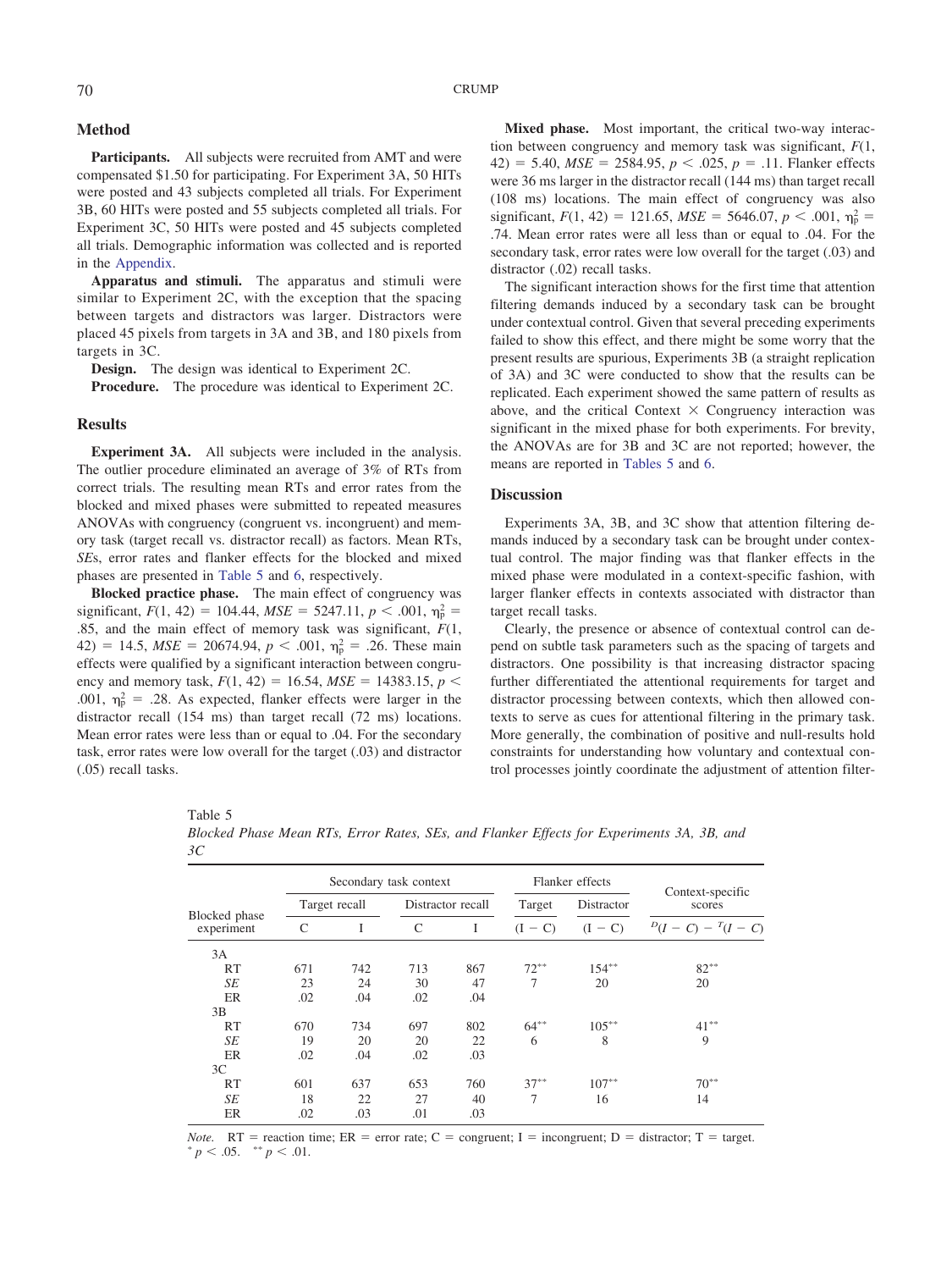|                           |     |               | Secondary task context |     |                     | Flanker effects | Context-specific      |  |
|---------------------------|-----|---------------|------------------------|-----|---------------------|-----------------|-----------------------|--|
| Mixed phase<br>experiment |     | Target recall | Distractor recall      |     | Target              | Distractor      | scores                |  |
|                           | C   | I             | C                      | I   | $- C$<br>$\left($ I | $(I - C)$       | $D(I - C) - T(I - C)$ |  |
| 3A                        |     |               |                        |     |                     |                 |                       |  |
| RT                        | 795 | 904           | 785                    | 929 | $108***$            | $144***$        | $36*$                 |  |
| SE                        | 24  | 29            | 27                     | 39  | 12                  | 16              | 16                    |  |
| ER                        | .02 | .03           | .02                    | .04 |                     |                 |                       |  |
| 3B                        |     |               |                        |     |                     |                 |                       |  |
| RT                        | 782 | 888           | 802                    | 930 | $106***$            | $128***$        | $22*$                 |  |
| SE                        | 26  | 26            | 24                     | 27  | 7                   | 10              | 10                    |  |
| ER                        | .02 | .04           | .02                    | .03 |                     |                 |                       |  |
| 3 <sup>C</sup>            |     |               |                        |     |                     |                 |                       |  |
| RT                        | 777 | 860           | 752                    | 866 | $84***$             | $114***$        | $30*$                 |  |
| SE                        | 37  | 37            | 32                     | 39  | 11                  | 12              | 14                    |  |
| ER                        | .03 | .04           | .03                    | .04 |                     |                 |                       |  |

<span id="page-12-0"></span>Table 6 *Mixed Phase Mean RTs, Error Rates, SEs, and Flanker Effects for Experiments 3A, 3B, and 3C*

*Note.*  $RT$  = reaction time;  $ER$  = error rate;  $C$  = congruent; I = incongruent; D = distractor; T = target.  $p < .05.$  \*\*  $p < .01.$ 

ing demands, and these points are expanded upon in the general discussion.

## **General Discussion**

A secondary memory recall task was validated as a method for modulating flanker effects. With the exception of Experiments 1B and 1C, which did not include a blocked phase, all experiments showed larger flanker effects in blocks containing a distractor versus a target recall task.

The more important question was whether context-specific modulations of the flanker effect would be observed in the mixed phase, where target and distractor recall tasks were paired consistently with the same contextual cues. Experiments 1B and 1C, which did not use a blocked practice phase, and Experiments 2A, 2B, 2C, and 2D, which did use blocked practice phases and also increased contextual support by adding redundant item-specific (2B), and colour and font (2C and 2D) cues, all failed to show context-specific modulation of flanker effects. However, when the spacing between targets and distractors was increased, Experiment 3 successfully demonstrated context-specific modulations of the flanker effect. These results show contextual control of selective attention operations that were directly manipulated by secondary task demands.

# **Statistical Evidence for the Absence or Presence of Contextual Control**

All of the experiments indexed the presence of contextual control by a  $2 \times 2$  interaction between context and congruency in the mixed phase. Experiments 1B, 1C, 2A, 2B, 2C, and 2D, all showed nonsignificant interactions; whereas, Experiments 3A, 3B, and 3C, all showed significant interactions. The *p* values indicate the likelihood that the observed results could be because of chance, but do not estimate the probabilities that the null or alternative hypotheses are more or less likely given the data.

The interpretation of null results can be clarified in a Bayesian framework. For example, [Masson \(2011\)](#page-17-14) shows how the posterior probabilities of the null or alternative hypothesis being true can be approximated from conventional ANOVA analyses.

Following Masson's method, the probabilities that the null or alternative hypotheses are true were calculated for the  $2 \times 2$ interaction indexing contextual control in each experiment (see [Table 7\)](#page-12-1). At the individual experiment level, Experiments 1 and 2 show weak (.5 to .75) to positive (.75 to .95) evidence favouring the null hypothesis; and, Experiments 3A, 3B, and 3C show weak (.5 to .75) evidence favouring the alternative.

However, when Experiments 1 and 2 are grouped together they show positive (.84) evidence in favour of the null; and Experiment 3 shows positive (.88) evidence in favour of the alternative. The Bayesian analysis supports the inference that contextual control failed to occur in Experiments 1 and 2, but did occur in Experiment 3. Moreover, it is worth pointing out that the same general materials, apparatus, design, and procedure were used across experiments, with specific variables varied in a parametric fashion across experiments. With this in mind, the presence of the critical interaction clearly depended on the distractor spacing manipulation. Therefore, the three positive replications in Experiment 3 show

<span id="page-12-1"></span>Table 7

*Mean Context-Specific Difference Scores With SEs and Bayesian Estimates for All Experiments*

| Experiment     | Context-specific<br>difference scores | $\boldsymbol{n}$ | pBIC(H0   D) | pBIC(H1 D) |
|----------------|---------------------------------------|------------------|--------------|------------|
| 1B             | 16(10)                                | 49               | .673         | .327       |
| 1 <sup>C</sup> | 5(5)                                  | 21               | .777         | .223       |
| 2A             | $-2(9)$                               | 46               | .868         | .132       |
| 2B             | 5(17)                                 | 54               | .877         | .123       |
| 2C             | 26(20)                                | 45               | .739         | .261       |
| 2D             | $-1(10)$                              | 36               | .857         | .143       |
| All $1-2$      | 8(6)                                  | 251              | .842         | .158       |
| 3A             | 36(16)                                | 43               | .327         | .673       |
| 3B             | 22(10)                                | 55               | .490         | .510       |
| 3 <sup>C</sup> | 30(14)                                | 44               | .432         | .568       |
| All $3$        | 27(9)                                 | 142              | .119         | .881       |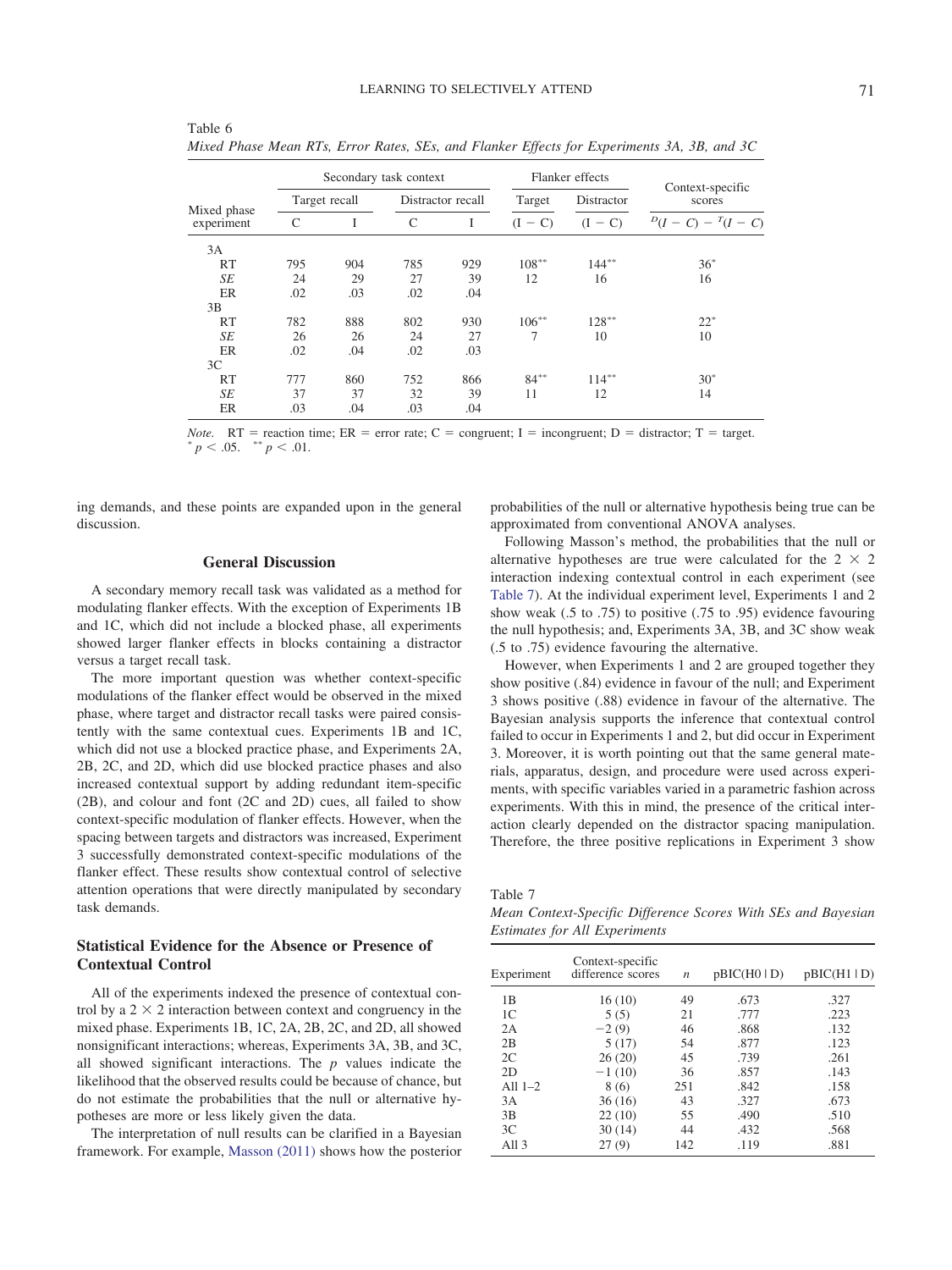unambiguous evidence that flanker effects can be controlled by contextual cues associated with attention filtering demands introduced by a secondary task.

# **Task Parameters and Contextual Control**

The present experiments show that attention filtering demands induced by a secondary task can be brought under contextual control, but only when several task constraints are met. For flanker tasks, these could include having subjects receive blocked practice to establish associations between contextual cues and attention filtering demands, enhancing contextual support by including multiple redundant cues such as location, item-specific, colour, and font, and ensuring that distractors are sufficiently spaced from targets. However, the progression of the present experiments prevents any strong conclusions about the necessity of all of these factors. Perhaps widening the spacing between distractors and targets, or extending the practice phase may be sufficient for producing contextual control in the experiments producing null-results. These parametric possibilities are left as a matter for future research.

# **Further Validation of Web-Based Methods**

All of the present experiments were conducted online via Amazon Mechanical Turk. As a result, many factors that would normally be controlled in a laboratory setting were left to freely vary. For example, the size and spacing of flanker letters were described in terms of pixel values rather than visual angle because subjects' web browsers and screens could have rendered the materials differently, and subjects could have been sitting at different distances from the screen. More generally, each subject used a different computer with largely unknown settings, and completed the task on their own time in their own space. This is worth noting because it shows that the positive findings are robust across the kind of natural variation in task environment that could be present when subjects complete the experiment. The experiments were programmed using HTML and JavaScript which offers the capability of "millisecond" timing for stimulus-presentation and response collection; however, absolute accuracy in timing using these techniques may have an error of 20–50 ms [\(Neath, Earle,](#page-17-21) [Hallett, & Surprenant, 2011\)](#page-17-21). Nevertheless, because these measurement errors are near random, they are expected to average out across multiple observations [\(Ulrich & Giray, 1989\)](#page-17-22).

Although there are clear limitations to the online methods used here, there are also many benefits, such as access to large samples of subjects from all walks of life, and the ability to conduct studies in a relatively inexpensive and time-efficient manner.

As mentioned earlier, the use of online methods for conducting behavioural research using multitrial designs that require precise timing has been validated in a number of recent studies that replicated several classic cognitive phenomena [\(Barnhoorn et al.,](#page-16-23) [2014;](#page-16-23) [Crump, McDonnell, & Gureckis, 2013;](#page-16-22) [Schubert et al.,](#page-17-17) [2013;](#page-17-17) [Simcox & Fiez, 2014\)](#page-17-18). The use of online methods holds great potential for building and sharing much larger datasets than would normally be possible using labouratory methods. More important, these data could be tapped in novel ways for testing and developing cognitive theory [\(Griffiths, 2015\)](#page-16-26).

# **Explaining Contextual Control Effects**

**General memory account of contextual control.** A global aim was to test a general memory account of contextual control over selective attention. On that view, contextual control is acquired from the history of context-specific control operations. Prior work from the proportion congruent literature showed evidence of contextual control, but was not clear on the nature of the control operations taking place within contexts during learning. The present experiments were designed to directly manipulate selective attention demands between different contexts, and then supply subjects with experiences in each to determine whether contextual cues would trigger associated selective attention operations. Experiments 3A, 3B, and 3C all showed evidence of contextual control over flanker effects as predicted; but, the preceding experiments did not.

The positive evidence for contextual control points to the generality of the phenomenon. Specifically, procedures borrowed from the proportion congruent literature were capable of showing contextual control even though the vehicle (i.e., secondary memory task vs. proportion congruent) for establishing different histories of context-specific control operations was changed. One important aspect of the extension is that the present evidence of contextual control cannot be explained by learning processes sensitive to item, or stimulus-response frequency. Many proportion congruent effects can be explained by a stimulus-response learning process [\(Schmidt &](#page-17-13) [Besner, 2008\)](#page-17-13), because item-frequency is often confounded with the proportion congruent manipulation. The present designs did not vary proportion congruent, and all items and responses appeared with equal frequency in all experiments. Thus, a frequency learning account cannot explain the present results.

The failures to observe contextual control suggest that presence or absence of contextual control can depend on the presence or absence of other forms of control. Although having a history of completing selective attention demands in a context specific manner may be a necessary prerequisite for contextual control, history alone is not a sufficient condition. These points, along with other accounts of contextual control phenomena are elaborated upon in the following sections.

**Voluntary control.** Selective attention operations may be controlled by higher level voluntary processes or lower-level stimulus-driven processes [\(Bugg, 2012;](#page-16-0) [Bugg & Crump, 2012;](#page-16-1) [Egner, 2008\)](#page-16-2). The distinction between levels raises questions about whether a particular phenomenon reflects a voluntary or stimulus-driven process, and whether both levels jointly participate in the control of selective attention.

In item-specific and context-specific proportion congruent designs, it is possible that subjects become aware of the associations between particular stimuli and their attention filtering demands, and voluntarily switch between different attention sets at the time of target onset. As discussed in the introduction, this account does not explain prior CSPC effects where subjects were shown to be unaware of the CSPC manipulation [\(Crump et al., 2006,](#page-16-16) [2008\)](#page-16-2). In the present experiments subjects were not asked if they were aware that secondary memory task demands were consistently paired with each location, and it is assumed that they were aware. Therefore, it is possible that subjects maintained two attentional control sets and rapidly deployed them upon target onset in a particular location. However, this view does not explain why location-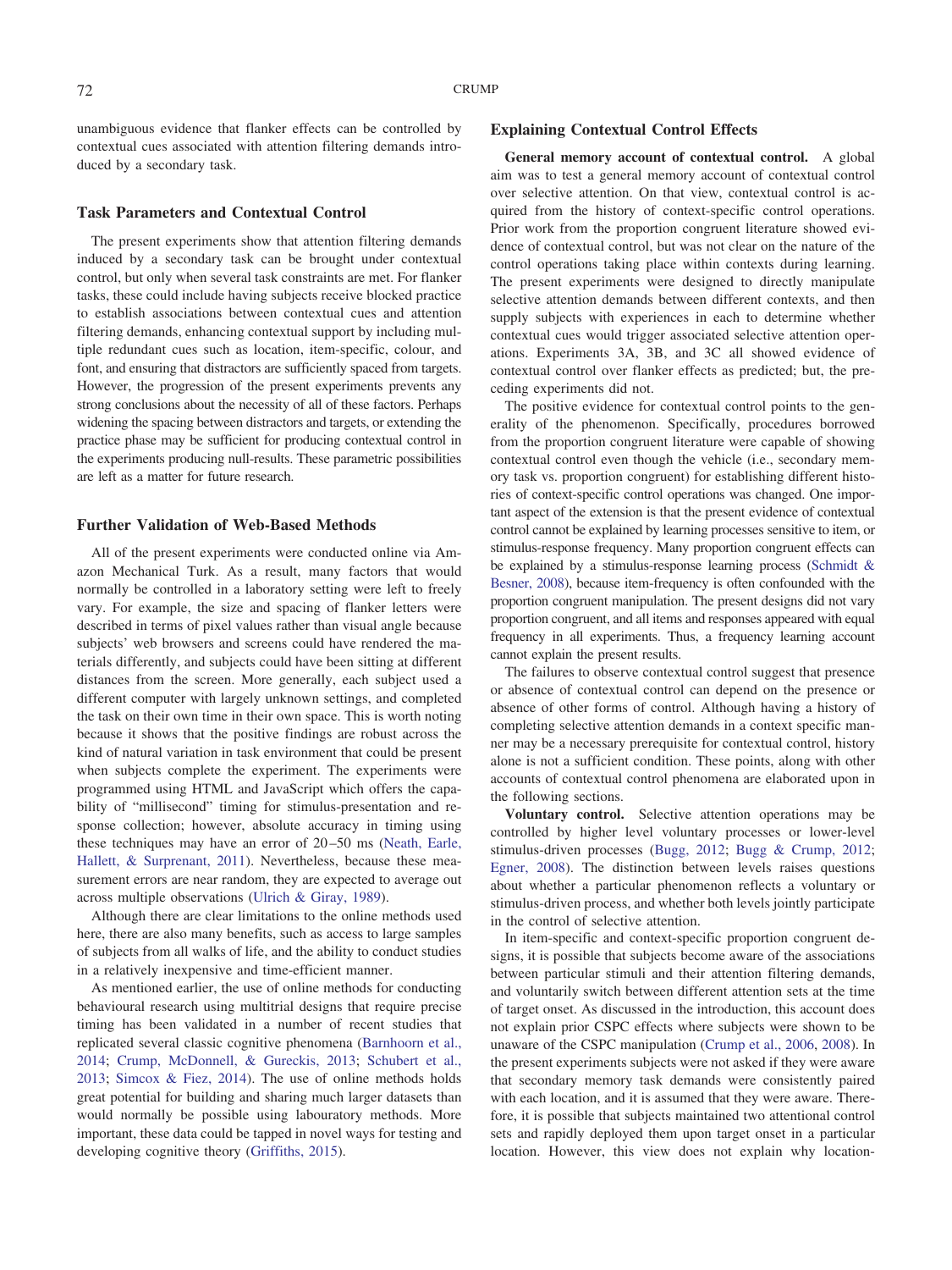| Experiments 3A, 3B,<br>and 3C<br>Context $N-1$ |     |     | Secondary task context          |     |                   | Flanker scores             |                   |  |
|------------------------------------------------|-----|-----|---------------------------------|-----|-------------------|----------------------------|-------------------|--|
|                                                |     |     | Target recall distractor recall |     | Target distractor | Context-specific<br>scores |                   |  |
|                                                |     |     |                                 |     | $(I - C)$         | $(I - C)$                  | $D(I-C) - T(I-C)$ |  |
| Same                                           |     |     |                                 |     |                   |                            |                   |  |
| <b>RT</b>                                      | 734 | 819 | 740                             | 860 | $85***$           | $120^{**}$                 | $35***$           |  |
| SE                                             | 14  | 15  | 14                              | 16  |                   | 6                          |                   |  |
| Different                                      |     |     |                                 |     |                   |                            |                   |  |
| <b>RT</b>                                      | 809 | 914 | 806                             | 921 | $105***$          | $115***$                   | 10                |  |
| SE                                             |     | 18  | 18                              | 20  | 8                 |                            |                   |  |

<span id="page-14-0"></span>

| Table 8                                                                                           |  |  |  |  |
|---------------------------------------------------------------------------------------------------|--|--|--|--|
| Mixed Phase Mean Reaction Times, SEs, and Flanker Effects for Sequential Analyses of Experiment 3 |  |  |  |  |

*Note.*  $RT$  = reaction time;  $SE$  = standard error; C = congruent; I = incongruent; D = Distractor; T = Target.  $p < .05.$  \*\*  $p < .01.$ 

contingent voluntary switching of strategies occurred in Experiments 3A, 3B, and 3C, but not in the previous experiments.

Another issue is whether voluntary sources of control can override contextual influences. Experiments 1 and 2 showed no contextspecific modulations to flanker effects in the mixed blocks. In these cases flanker effects in all contexts were generally large, suggesting that subjects applied the attention filtering demands of the distractor recall task to processing of all flanker items, regardless of context. On this view, a voluntary process responsible for maintaining secondary task demands could have taken precedence as a source of control over selective attention operations. However, the findings of Experiment 2D addressed this possibility by showing that removal of secondary task demands in the mixed phase was not sufficient for demonstrating context-specific modulations to the flanker effect. Moreover, the fact that flanker effects were usually not modulated by context is consistent with the view that despite any best efforts, voluntary processes generally failed to apply different attentional sets in each context.

**Priming of control.** A general memory hypothesis of contextual control suggests that selective attention operations from the past can be retrieved to influence selective attention operations in the present. Borrowing again from the proportion congruent literature, contextual control could be driven primarily by recent past events. For example, according to the priming of control account [\(King et al.,](#page-16-21) [2012\)](#page-16-21) attention filter settings from the most recently completed trial can carry forward and "prime" attention filter settings in the present.

A sequential analysis of the combined results of Experiment 3 (A, B, and C) was conducted to determine whether contextspecific modulation to the flanker effect depended on context repetition from trial to trial. A 2 (Trial N-1 Context: Same vs. Different)  $\times$  2 (Trial *N* Context: Target vs. Distractor Recall)  $\times$  2 (Congruency: Congruent vs. Incongruent) repeated measures ANOVA was conducted on the mean RTs from each subject in each condition. The means are displayed in [Table 8.](#page-14-0)

The Context  $\times$  Congruency interaction was significant,  $F(1,$  $141$ ) = 13.64, *MSE* = 2439.48, *p* < .001,  $\eta_p^2$  = .09; but was qualified by a significant three-way interaction between Trial N-1 Context, Context, and Congruency,  $F(1, 141) = 5.09$ ,  $MSE = 2123.79$ ,  $p <$ .025. The three way-interaction was interpreted by separate  $2 \times 2$ repeated measures ANOVAs with Context and Congruency as factors for trials where trial n-1 context was the same or different.

When the trial n-1 context was the same as trial n, the Context  $\times$ Congruency interaction was significant,  $F(1, 141) = 24.81$ ,  $MSE = 1652.36, p < .001, \eta_p^2 = .15$ . Flanker effects were larger in the distractor (120 ms) than target (85 ms) recall locations.

However, when the trial n-1 context was different from trial n, the Context  $\times$  Congruency interaction was not significant,  $F(1,$ 141) = 1.06,  $MSE = 2910.92$ ,  $p < .305$ ,  $\eta_p^2 = .007$ . The trend in the means was for larger flanker effects in the distractor (115 ms) than target (105 ms) recall locations.

The sequential analysis shows that context-specific modulation of the flanker effect was only obtained when contexts were repeated immediately on successive trials. An immediately preceding trial could bias current selective attention operations prospectively or retrospectively. A prospective influence refers to persisting attentional states that carry-forward from trial n-1 to trial n. A retrospective influence refers to recency biases at retrieval that increase the likelihood that settings from trial n-1 rather than more remote trials trigger adjustments on trial n. It is noteworthy that the sequential influences were not symmetrical. If a prospective influence simply involved applying trial n-1 settings to trial n, then the Context  $\times$  Congruency interaction on trial n-1 different trials would have been reversed, with larger flanker effects in the trial *n* distractor location (preceded by target recall) than the trial *n* target location (preceded by distractor recall). Instead, the data are more consistent with a retrospective influence, whereby contextual cues gate whether or not recent attention filters adjust current performance. The fact that contextual control in this instance depended on the match between trial n-1 and trial *n* contextual cues does not rule out the general memory hypothesis, and a worthwhile project for future work is to further specify the conditions under which cue-driven retrieval processes reinstate attentional control settings from recent or remote past events.

**Competing cues and contextual control.** The general memory account suggests that any cue associated with past attentional control states could become a source of contextual control. As a result, contextual influences could depend on interactions or competitions between different cues, potentially associated with different attentional control states.<sup>1</sup> The notion that a stimulus compound, or conglomeration of cues, can trigger control operations has received ample support in studies of task-switching. Similar to the present work, a number of studies show that task-switching costs can be reduced when contextual cues (e.g., location) are associated with specific tasks [\(Mayr & Bryck, 2007\)](#page-17-4), or the probability with which tasks-repeat [\(Crump & Logan, 2010;](#page-16-18) [Leboe](#page-17-11) [et al., 2008\)](#page-17-11). As well, task-sets can be associated to particular

<sup>&</sup>lt;sup>1</sup> Thanks to Mike Masson for pointing out this interpretation.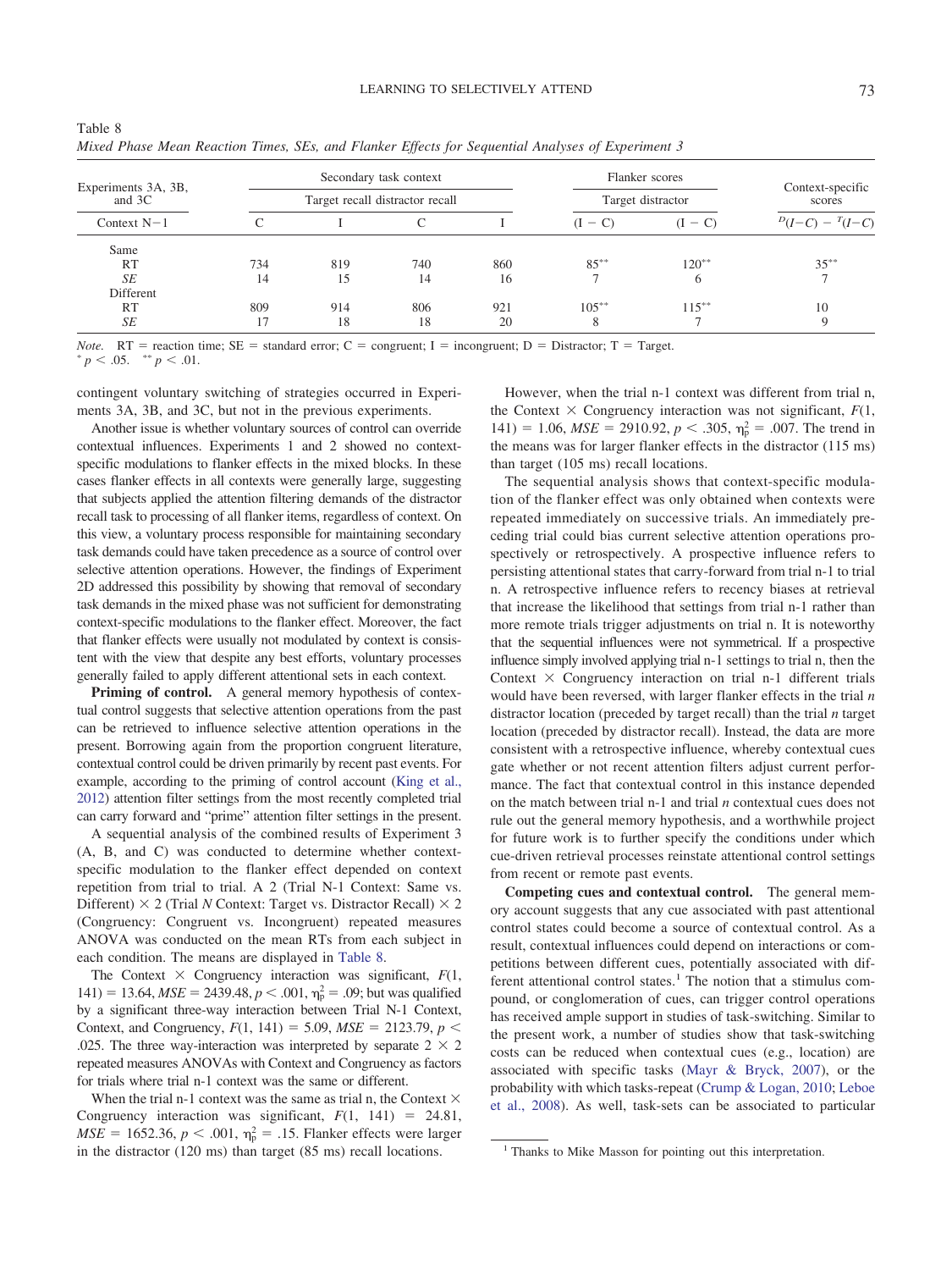features of a stimulus compound [\(Allport & Wylie, 2000;](#page-16-27) [Koch &](#page-16-28) [Allport, 2006;](#page-16-28) [D. W. Schneider & Logan, 2005;](#page-17-23) [Waszak et al.,](#page-17-3) [2003\)](#page-17-3). Therefore, parts of a stimulus and its context can all serve as cues for reinstating prior control operations.

The presence of multiple competing cues for controlling selective attention could also explain the presence and absence of contextspecific modulations to the flanker effect across Experiments 1. For example, in addition to location (and font, colour, etc.), the flanker stimuli themselves could cue associated attentional control sets. In particular, the target stimulus could become associated with the secondary task requirement for target recall, and the distractor stimuli could become associated with the secondary task requirement for distractor recall. As a result, early processing of distractors could generally cue a wide attentional set appropriate for later distractor recall. Furthermore, it is possible that distractor letters were a stronger cue for attentional control than their contextual counterparts. This would explain the absence of context-specific modulation of flanker effects in Experiments 1 and 2, and the generally large flanker effects that were observed there. A manipulation that reduced initial distractor processing, such as the manipulation of distractor-to-target distance in Experiment 3, would also reduce the potency of distractorbased cuing of attentional control, perhaps allowing contextual cues to exert a measurable influence.

**Cuing specific filtering settings or a general need for selection?** What is the form of attentional processing reinstated by context cues? One possibility is that context cues retrieve specific attention filter settings [\(Bundesen, 1990\)](#page-16-29) tailored for the attention demands inherent to those contexts on past occasions. For example, the target recall task is assumed to narrow spatial attention filters toward the central location of the target, whereas the distractor recall task was assumed to widen spatial attention filters to encompass more information about the distractor letters.

Another possibility is that contextual cues trigger adjustments to attention in a more general fashion. For example, contexts may cue the overall need for selective attention. This view distinguishes between two attentional modes: a default mode, and a selective mode. The default mode refers to going-with-the-flow of the stimuli and task at hand. Here, stimuli are assumed to provide their own set of affordances and prepotent responses. The selective mode refers to situations where selective attention processes are required during online performance to filter irrelevant information and prepotent responses from controlling performance.

To interpret the positive results of Experiment 3A, 3B, and 3C, it is assumed that increasing the distance between targets and flankers made the default mode of processing a viable option for responding quickly and accurately in the task. Subjects would be less likely to initially attend to the distracting letters because they would fall outside of their default focus of spatial attention. On this view, contextual cues associated with the target recall task could simply have triggered the default mode, or an absence of the requirement to selectively attend. Similarly, contextual cues associated with the distractor recall task could have triggered the need to shift out of the default mode, thereby engaging a need for selective processing.

The idea that contextual control could trigger general aspects of attentional processing is again consistent with findings in the task-switching literature where contextual cuing of specific and general aspects of attentional control has been shown.

For example, location contexts associated with specific task-sets can reduce switch costs [\(Mayr & Bryck, 2007\)](#page-17-4). As well, location contexts associated with a high or low proportion of task-switching (and not specific tasks) can also modulate switch costs [\(Crump &](#page-16-18) [Logan, 2010;](#page-16-18) [Leboe et al., 2008\)](#page-17-11). The latter finding shows that contexts can trigger something more general about the requirement to maintain or switch a particular task-set. Whether the present evidence of contextual control involves cuing of specific attention sets or general attention requirements remains an open question.

# **Conclusions**

Current research into cognitive control shows that control processes operate on a continuum spanning voluntary and cue-driven levels [\(Bugg, 2012;](#page-16-0) [Bugg & Crump, 2012;](#page-16-1) [Chun & Turk-Browne,](#page-16-30) [2007;](#page-16-30) [Egner, 2008;](#page-16-2) [Hutchinson & Turk-Browne, 2012\)](#page-16-31). Evidence that control processes can be cue-driven, rather than purely voluntary in nature, has been gleaned from a wide variety of paradigms in attention and performance. These include the present work, the literature on proportion congruent effects, as well as numerous other domains. For example, visual search can be guided by contextual cues [\(Chun & Jiang, 1998\)](#page-16-5); and low-level attention phenomena such as capture by feature singletons [\(Theeuwes,](#page-17-24) [1992\)](#page-17-24) can be controlled by contextual cues [\(Cosman & Vecera,](#page-16-32) [2013\)](#page-16-32). Several attention phenomena initially thought to operate on a transient short-term basis also operate on a memory-driven long term basis, including negative priming, inhibition of return [\(Tipper,](#page-17-25) [Grison, & Kessler, 2003\)](#page-17-25), priming of pop-out [\(Thomson &](#page-17-26) Milliken, [2013\)](#page-17-26), response inhibition [\(Verbruggen & Logan, 2008\)](#page-17-27), and taskswitching costs [\(Waszak et al., 2003\)](#page-17-3). Thus, the general notion that stimuli can be associated with and trigger their own attention filtering demands is broadly supported by evidence across paradigms.

Within attention the identification of multiple levels of control calls for more work on how different levels jointly participate in control operations. As well, the many lines of evidence for cue-driven control of attention could point to a class of related phenomena that operate according to similar general principles. Perhaps this class even shares fundamental relationships with cue-driven phenomena outside of attention. A broader project moving forward is to synthesize features of contextual control inside and outside of attention and evaluate the prospects of integrating phenomenaspecific accounts into a general process theory.

# **Résumé**

De multiples sources de données puisées dans la documentation sur l'attention et le rendement démontrent que le filtrage de l'attention peut être contrôlé par la mise en œuvre de processus volontaires conscients et de processus plus subtils axés sur des signaux (voir les études récentes suivantes : [Bugg, 2012;](#page-16-0) [Bugg &](#page-16-1) [Crump, 2012;](#page-16-1) [Egner, 2008\)](#page-16-2). Les expériences ont été conçues dans le but de vérifier l'hypothèse générale selon laquelle le contrôle axé sur les signaux évolue grâce a` des gestes antérieurs d'attention sélective propres au contexte. Plusieurs études avec distracteurs sur le Web ont été réalisées par l'intermédiaire du site Amazon Mechanical Turk. Les demandes de filtrage de l'attention étaient induites par une demande secondaire de rappel du dernier élément après chaque rappel d'essai de la dernière cible ou lettre de distraction. Le fait de bloquer les demandes de rappel faisait en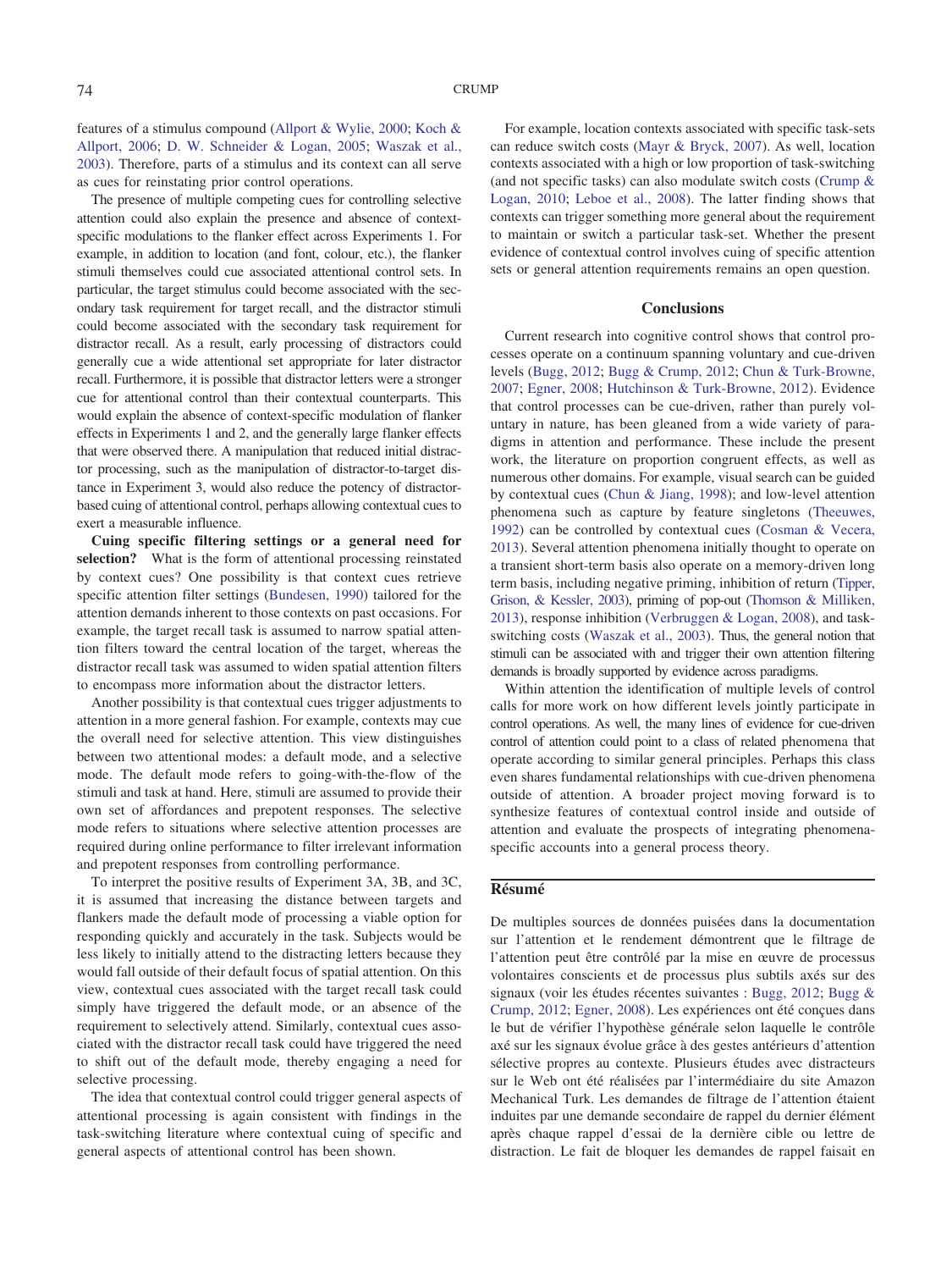sorte que la source de distraction produisait des effets plus importants que les conditions de rappel cibles. Le fait de mélanger les demandes de rappel et de les associer a` des signaux stimuli (emplacement, couleur, lettre et police) se traduisait parfois par un contrôle rapide et contextuel de l'interférence indirecte, alors que d'autres fois ce n'était pas le cas. Les résultats démontrent que de subtils paramètres méthodologiques peuvent influer sur la possibilité d'observer ou non un contrôle contextuel. D'une manière plus générale, les résultats indiquent que le phénomène de contrôle contextuel peut être influencé par d'autres sources de contrôle, notamment des sources axées sur des signaux qui entrent en compétition pour le contrôle.

*Mots-clés* : attention sélective, apprentissage, mémoire, contrôle contextuel.

#### **References**

- <span id="page-16-27"></span>Allport, A., & Wylie, G. (2000). Task switching, stimulus-response bindings, and negative priming. In S. Monsell & J. Driver (Eds.), *Control of cognitive processes: Attention and performance XVIII* (pp. 35–70). Cambridge, MA: MIT Press.
- <span id="page-16-23"></span>Barnhoorn, J. S., Haasnoot, E., Bocanegra, B. R., & van Steenbergen, H. (2014). QRTEngine: An easy solution for running online reaction time experiments using Qualtrics. *Behavior Research Methods,* Advance online publication. <http://dx.doi.org/10.3758/s13428-014-0530-7>
- <span id="page-16-20"></span>Blais, C., Robidoux, S., Risko, E. F., & Besner, D. (2007). Item-specific adaptation and the conflict-monitoring hypothesis: A computational model. *Psychological Review, 114,* 1076 –1086. [http://dx.doi.org/10](http://dx.doi.org/10.1037/0033-295X.114.4.1076) [.1037/0033-295X.114.4.1076](http://dx.doi.org/10.1037/0033-295X.114.4.1076)
- <span id="page-16-19"></span>Botvinick, M. M., Braver, T. S., Barch, D. M., Carter, C. S., & Cohen, J. D. (2001). Conflict monitoring and cognitive control. *Psychological Review, 108,* 624 – 652. <http://dx.doi.org/10.1037/0033-295X.108.3.624>
- <span id="page-16-0"></span>Bugg, J. M. (2012). Dissociating levels of cognitive control the case of Stroop interference. *Current Directions in Psychological Science, 21,* 302–309. <http://dx.doi.org/10.1177/0963721412453586>
- <span id="page-16-1"></span>Bugg, J. M., & Crump, M. J. (2012). In support of a distinction between voluntary and stimulus-driven control: A review of the literature on proportion congruent effects. *Frontiers in Psychology, 3,* 367. [http://dx](http://dx.doi.org/10.3389/fpsyg.2012.00367) [.doi.org/10.3389/fpsyg.2012.00367](http://dx.doi.org/10.3389/fpsyg.2012.00367)
- <span id="page-16-17"></span>Bugg, J. M., Jacoby, L. L., & Toth, J. P. (2008). Multiple levels of control in the Stroop task. *Memory & Cognition, 36,* 1484 –1494. [http://dx.doi](http://dx.doi.org/10.3758/MC.36.8.1484) [.org/10.3758/MC.36.8.1484](http://dx.doi.org/10.3758/MC.36.8.1484)
- <span id="page-16-29"></span>Bundesen, C. (1990). A theory of visual attention. *Psychological Review, 97,* 523–547. <http://dx.doi.org/10.1037/0033-295X.97.4.523>
- <span id="page-16-5"></span>Chun, M. M., & Jiang, Y. (1998). Contextual cueing: Implicit learning and memory of visual context guides spatial attention. *Cognitive Psychology, 36,* 28 –71. <http://dx.doi.org/10.1006/cogp.1998.0681>
- <span id="page-16-30"></span>Chun, M. M., & Turk-Browne, N. B. (2007). Interactions between attention and memory. *Current Opinion in Neurobiology, 17,* 177–184. [http://dx](http://dx.doi.org/10.1016/j.conb.2007.03.005) [.doi.org/10.1016/j.conb.2007.03.005](http://dx.doi.org/10.1016/j.conb.2007.03.005)
- <span id="page-16-15"></span>Corballis, P. M., & Gratton, G. (2003). Independent control of processing strategies for different locations in the visual field. *Biological Psychology, 64,* 191–209. [http://dx.doi.org/10.1016/S0301-0511\(03\)00109-1](http://dx.doi.org/10.1016/S0301-0511%2803%2900109-1)
- <span id="page-16-32"></span>Cosman, J. D., & Vecera, S. P. (2013). Context-dependent control over attentional capture. *Journal of Experimental Psychology: Human Perception and Performance, 39,* 836 – 848. <http://dx.doi.org/10.1037/a0030027>
- <span id="page-16-16"></span>Crump, M. J., Gong, Z., & Milliken, B. (2006). The context-specific proportion congruent Stroop effect: Location as a contextual cue. *Psychonomic Bulletin & Review, 13,* 316 –321. [http://dx.doi.org/10.3758/](http://dx.doi.org/10.3758/BF03193850) [BF03193850](http://dx.doi.org/10.3758/BF03193850)
- <span id="page-16-18"></span>Crump, M. J., & Logan, G. D. (2010). Contextual control over task-set retrieval. *Attention, Perception, & Psychophysics, 72,* 2047–2053. [http://](http://dx.doi.org/10.3758/BF03196681) [dx.doi.org/10.3758/BF03196681](http://dx.doi.org/10.3758/BF03196681)
- <span id="page-16-22"></span>Crump, M. J., McDonnell, J. V., & Gureckis, T. M. (2013). Evaluating Amazon's Mechanical Turk as a tool for experimental behavioral research. *PLoS ONE, 8,* e57410. <http://dx.doi.org/10.1371/journal.pone.0057410>
- <span id="page-16-11"></span>Crump, M. J., & Milliken, B. (2009). The flexibility of context-specific control: Evidence for context-driven generalization of item-specific control settings. *The Quarterly Journal of Experimental Psychology: Human Experimental Psychology, 62,* 1523–1532. [http://dx.doi.org/10](http://dx.doi.org/10.1080/17470210902752096) [.1080/17470210902752096](http://dx.doi.org/10.1080/17470210902752096)
- <span id="page-16-12"></span>Crump, M. J., Vaquero, J. M., & Milliken, B. (2008). Context-specific learning and control: The roles of awareness, task relevance, and relative salience. *Consciousness and Cognition, 17,* 22–36. [http://dx.doi.org/10](http://dx.doi.org/10.1016/j.concog.2007.01.004) [.1016/j.concog.2007.01.004](http://dx.doi.org/10.1016/j.concog.2007.01.004)
- <span id="page-16-24"></span>D'Angelo, M. C., Milliken, B., Jiménez, L., & Lupiáñez, J. (2013). Implementing flexibility in automaticity: Evidence from context-specific implicit sequence learning. *Consciousness and Cognition*, 22, 64-81. <http://dx.doi.org/10.1016/j.concog.2012.11.002>
- <span id="page-16-6"></span>DeSchepper, B., & Treisman, A. (1996). Visual memory for novel shapes: Implicit coding without attention. *Journal of Experimental Psychology: Learning, Memory, and Cognition, 22,* 27– 47. [http://dx.doi.org/10.1037/](http://dx.doi.org/10.1037/0278-7393.22.1.27) [0278-7393.22.1.27](http://dx.doi.org/10.1037/0278-7393.22.1.27)
- <span id="page-16-2"></span>Egner, T. (2008). Multiple conflict-driven control mechanisms in the human brain. *Trends in Cognitive Sciences, 12,* 374 –380. [http://dx.doi](http://dx.doi.org/10.1016/j.tics.2008.07.001) [.org/10.1016/j.tics.2008.07.001](http://dx.doi.org/10.1016/j.tics.2008.07.001)
- <span id="page-16-7"></span>Eich, J. M. (1982). A composite holographic associative recall model. *Psychological Review, 89,* 627– 661. [http://dx.doi.org/10.1037/0033-](http://dx.doi.org/10.1037/0033-295X.89.6.627) [295X.89.6.627](http://dx.doi.org/10.1037/0033-295X.89.6.627)
- <span id="page-16-13"></span>Eriksen, B. A., & Eriksen, C. W. (1974). Effects of noise letters upon the identification of a target letter in a nonsearch task. *Perception & Psychophysics, 16,* 143–149. <http://dx.doi.org/10.3758/BF03203267>
- <span id="page-16-25"></span>Eriksen, C. W., & Murphy, T. D. (1987). Movement of attentional focus across the visual field: A critical look at the evidence. *Perception & Psychophysics, 42,* 299 –305. <http://dx.doi.org/10.3758/BF03203082>
- <span id="page-16-10"></span>Estes, W. K. (1972). An associative basis for coding and organization in memory. In A. W. Melton & E. Martin (Eds.), *Coding processes in human memory* (pp. 161–190). Washington, DC: Winston.
- <span id="page-16-4"></span>Godden, D. R., & Baddeley, A. D. (1975). Context-dependent memory in two natural environments: On land and underwater. *British Journal of Psychology, 66,* 325–331. [http://dx.doi.org/10.1111/j.2044-8295.1975](http://dx.doi.org/10.1111/j.2044-8295.1975.tb01468.x) [.tb01468.x](http://dx.doi.org/10.1111/j.2044-8295.1975.tb01468.x)
- <span id="page-16-26"></span>Griffiths, T. L. (2015). Manifesto for a new (computational) cognitive revolution. *Cognition, 135,* 21–23. [http://dx.doi.org/10.1016/j.cognition](http://dx.doi.org/10.1016/j.cognition.2014.11.026) [.2014.11.026](http://dx.doi.org/10.1016/j.cognition.2014.11.026)
- <span id="page-16-8"></span>Hintzman, D. L. (1984). MINERVA 2: A simulation model of human memory. *Behavior Research Methods, Instruments, & Computers, 16,* 96 –101. <http://dx.doi.org/10.3758/BF03202365>
- <span id="page-16-3"></span>Holland, P. C. (1992). Occasion setting in pavlovian conditioning. In D. Medin (Ed.), *The psychology of learning and motivation* (Vol. 28, pp. 69 –125). San Diego, CA: Academic Press.
- <span id="page-16-31"></span>Hutchinson, J. B., & Turk-Browne, N. B. (2012). Memory-guided attention: Control from multiple memory systems. *Trends in Cognitive Sciences, 16,* 576 –579. <http://dx.doi.org/10.1016/j.tics.2012.10.003>
- <span id="page-16-14"></span>Jacoby, L. L., Lindsay, D. S., & Hessels, S. (2003). Item-specific control of automatic processes: Stroop process dissociations. *Psychonomic Bulletin & Review, 10,* 638 – 644. <http://dx.doi.org/10.3758/BF03196526>
- <span id="page-16-21"></span>King, J. A., Korb, F. M., & Egner, T. (2012). Priming of control: Implicit contextual cuing of top-down attentional set. *The Journal of Neuroscience, 32,* 8192– 8200. <http://dx.doi.org/10.1523/JNEUROSCI.0934-12.2012>
- <span id="page-16-28"></span>Koch, I., & Allport, A. (2006). Cue-based preparation and stimulus-based priming of tasks in task switching. Memory & Cognition, 34, 433-444. <http://dx.doi.org/10.3758/BF03193420>
- <span id="page-16-9"></span>Kolers, P. A., & Roediger, H. L., III. (1984). Procedures of mind. *Journal of Verbal Learning and Verbal Behavior, 23,* 425– 449. [http://dx.doi.org/](http://dx.doi.org/10.1016/S0022-5371%2884%2990282-2) [10.1016/S0022-5371\(84\)90282-2](http://dx.doi.org/10.1016/S0022-5371%2884%2990282-2)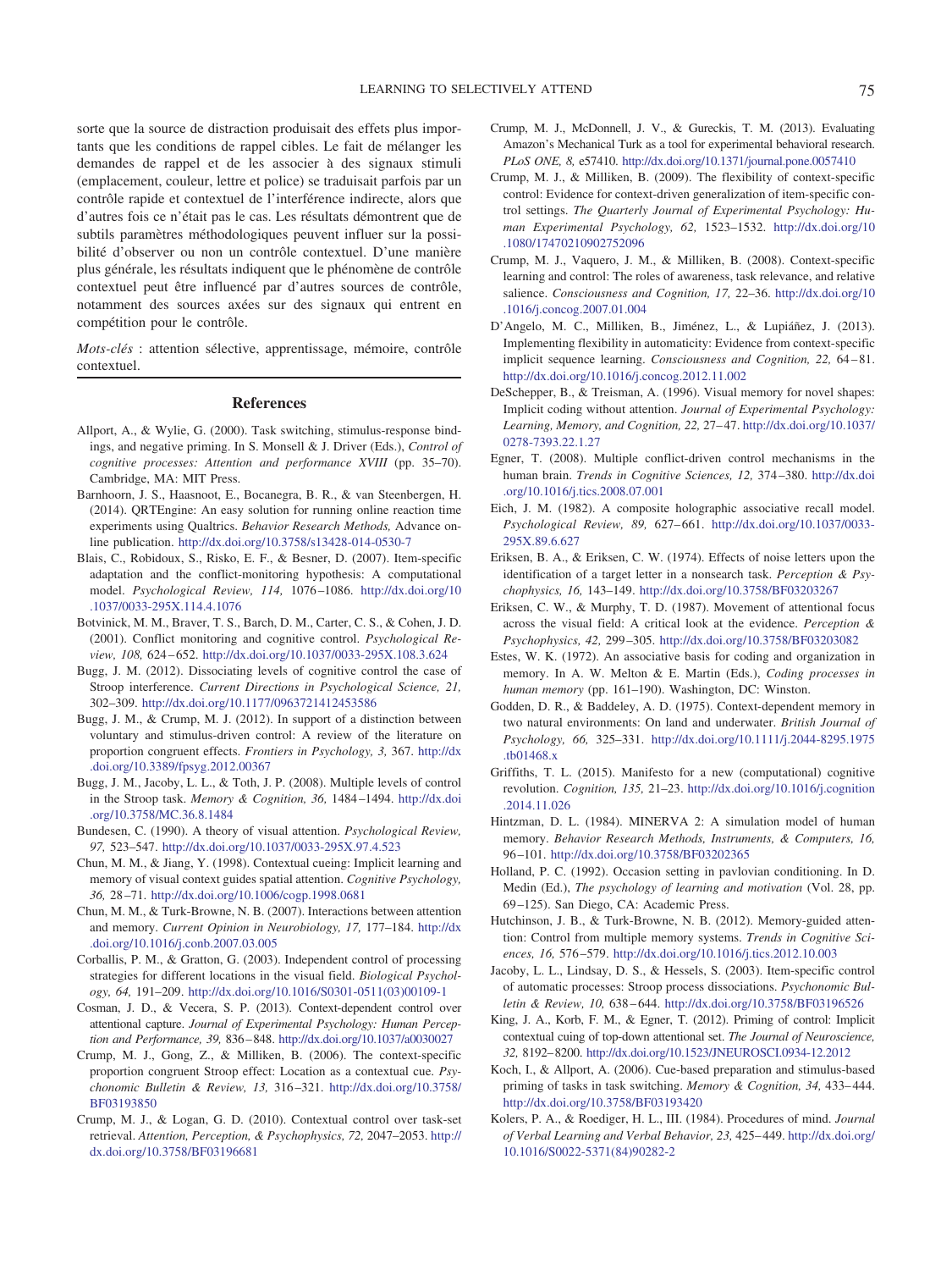- <span id="page-17-11"></span>Leboe, J. P., Wong, J., Crump, M., & Stobbe, K. (2008). Probe-specific proportion task repetition effects on switching costs. *Perception & Psychophysics, 70,* 935–945. <http://dx.doi.org/10.3758/PP.70.6.935>
- <span id="page-17-20"></span>Lehle, C., & Hübner, R. (2008). On-the-fly adaptation of selectivity in the flanker task. *Psychonomic Bulletin & Review, 15,* 814 – 818. [http://dx](http://dx.doi.org/10.3758/PBR.15.4.814) [.doi.org/10.3758/PBR.15.4.814](http://dx.doi.org/10.3758/PBR.15.4.814)
- <span id="page-17-7"></span>Logan, G. D. (1980). Attention and automaticity in Stroop and priming tasks: Theory and data. *Cognitive Psychology, 12,* 523–553. [http://dx](http://dx.doi.org/10.1016/0010-0285%2880%2990019-5) [.doi.org/10.1016/0010-0285\(80\)90019-5](http://dx.doi.org/10.1016/0010-0285%2880%2990019-5)
- <span id="page-17-8"></span>Logan, G. D., & Zbrodoff, N. J. (1979). When it helps to be misled: Facilitative effects of increasing the frequency of conflicting stimuli in a Stroop-like task. *Memory & Cognition, 7,* 166 –174. [http://dx.doi.org/](http://dx.doi.org/10.3758/BF03197535) [10.3758/BF03197535](http://dx.doi.org/10.3758/BF03197535)
- <span id="page-17-14"></span>Masson, M. E. (2011). A tutorial on a practical Bayesian alternative to null-hypothesis significance testing. *Behavior Research Methods, 43,* 679 – 690. <http://dx.doi.org/10.3758/s13428-010-0049-5>
- <span id="page-17-4"></span>Mayr, U., & Bryck, R. L. (2007). Outsourcing control to the environment: Effects of stimulus/response locations on task selection. *Psychological Research, 71,* 107–116. <http://dx.doi.org/10.1007/s00426-005-0039-x>
- <span id="page-17-5"></span>Murdock, B. B. (1993). TODAM2: A model for the storage and retrieval of item, associative, and serial-order information. *Psychological Review, 100,* 183–203. <http://dx.doi.org/10.1037/0033-295X.100.2.183>
- <span id="page-17-21"></span>Neath, I., Earle, A., Hallett, D., & Surprenant, A. M. (2011). Response time accuracy in Apple Macintosh computers. *Behavior Research Methods, 43,* 353–362. <http://dx.doi.org/10.3758/s13428-011-0069-9>
- <span id="page-17-0"></span>Pavlov, I. P. (1927). *Conditioned reflexes* (A. G. V., Ed.). London: Oxford University Press.
- <span id="page-17-15"></span>Reimers, S., & Maylor, E. A. (2005). Task switching across the life span: Effects of age on general and specific switch costs. *Developmental Psychology, 41,* 661– 671. <http://dx.doi.org/10.1037/0012-1649.41.4.661>
- <span id="page-17-16"></span>Reimers, S., & Stewart, N. (2015). Presentation and response timing accuracy in Adobe Flash and HTML5/JavaScript Web experiments. *Behavior Research Methods, 47,* 309 –327.
- <span id="page-17-13"></span>Schmidt, J. R., & Besner, D. (2008). The Stroop effect: Why proportion congruent has nothing to do with congruency and everything to do with contingency. *Journal of Experimental Psychology: Learning, Memory, and Cognition, 34,* 514 –523. [http://dx.doi.org/10.1037/0278-7393.34.3](http://dx.doi.org/10.1037/0278-7393.34.3.514) [.514](http://dx.doi.org/10.1037/0278-7393.34.3.514)
- <span id="page-17-23"></span>Schneider, D. W., & Logan, G. D. (2005). Modeling task switching without switching tasks: A short-term priming account of explicitly cued performance. *Journal of Experimental Psychology: General, 134,* 343–367.
- <span id="page-17-17"></span>Schubert, T. W., Murteira, C., Collins, E. C., & Lopes, D. (2013). ScriptingRT: A software library for collecting response latencies in online studies of cognition. *PLoS ONE, 8,* e67769. [http://dx.doi.org/10.1371/](http://dx.doi.org/10.1371/journal.pone.0067769) [journal.pone.0067769](http://dx.doi.org/10.1371/journal.pone.0067769)
- <span id="page-17-12"></span>Shiffrin, R. M., & Schneider, W. (1977). Controlled and automatic human information processing: II. Perceptual learning, automatic attending and a general theory. *Psychological Review, 84,* 127–190. [http://dx.doi.org/](http://dx.doi.org/10.1037/0033-295X.84.2.127) [10.1037/0033-295X.84.2.127](http://dx.doi.org/10.1037/0033-295X.84.2.127)
- <span id="page-17-1"></span>Siegel, S., Allan, L. G., & Eissenberg, T. (1992). The associative basis of contingent color aftereffects. *Journal of Experimental Psychology: General, 121,* 79 –94. <http://dx.doi.org/10.1037/0096-3445.121.1.79>
- <span id="page-17-2"></span>Siegel, S., Hinson, R. E., Krank, M. D., & McCully, J. (1982). Heroin "overdose" death: Contribution of drug-associated environmental cues. *Science, 216,* 436 – 437. <http://dx.doi.org/10.1126/science.7200260>
- <span id="page-17-18"></span>Simcox, T., & Fiez, J. A. (2014). Collecting response times using Amazon Mechanical Turk and Adobe Flash. *Behavior Research Methods, 46,* 95–111.
- <span id="page-17-6"></span>Stroop, J. R. (1935). Studies of interference in serial verbal reactions. *Journal of Experimental Psychology, 18,* 643– 662. [http://dx.doi.org/10](http://dx.doi.org/10.1037/h0054651) [.1037/h0054651](http://dx.doi.org/10.1037/h0054651)
- <span id="page-17-24"></span>Theeuwes, J. (1992). Perceptual selectivity for color and form. *Perception & Psychophysics, 51,* 599 – 606. <http://dx.doi.org/10.3758/BF03211656>
- <span id="page-17-26"></span>Thomson, D. R., & Milliken, B. (2013). Contextual distinctiveness produces long-lasting priming of pop-out. *Journal of Experimental Psychology: Human Perception and Performance, 39,* 202–215. [http://dx.doi](http://dx.doi.org/10.1037/a0028069) [.org/10.1037/a0028069](http://dx.doi.org/10.1037/a0028069)
- <span id="page-17-25"></span>Tipper, S. P., Grison, S., & Kessler, K. (2003). Long-term inhibition of return of attention. *Psychological Science, 14,* 19 –25. [http://dx.doi.org/](http://dx.doi.org/10.1111/1467-9280.01413) [10.1111/1467-9280.01413](http://dx.doi.org/10.1111/1467-9280.01413)
- <span id="page-17-22"></span>Ulrich, R., & Giray, M. (1989). Time resolution of clocks: Effects on reaction time measurement—Good news for bad clocks. *The British Journal of Mathematical and Statistical Psychology, 42,* 1–12. [http://dx](http://dx.doi.org/10.1111/j.2044-8317.1989.tb01111.x) [.doi.org/10.1111/j.2044-8317.1989.tb01111.x](http://dx.doi.org/10.1111/j.2044-8317.1989.tb01111.x)
- <span id="page-17-19"></span>Van Selst, M., & Jolicoeur, P. (1994). A solution to the effect of sample size on outlier elimination. *The Quarterly Journal of Experimental* Psychology: Human Experimental Psychology, 47, 631-650. [http://dx](http://dx.doi.org/10.1080/14640749408401131) [.doi.org/10.1080/14640749408401131](http://dx.doi.org/10.1080/14640749408401131)
- <span id="page-17-27"></span>Verbruggen, F., & Logan, G. D. (2008). Long-term aftereffects of response inhibition: Memory retrieval, task goals, and cognitive control. *Journal of Experimental Psychology: Human Perception and Performance, 34,* 1229 –1235. <http://dx.doi.org/10.1037/0096-1523.34.5.1229>
- <span id="page-17-3"></span>Waszak, F., Hommel, B., & Allport, A. (2003). Task-switching and longterm priming: Role of episodic stimulus-task bindings in task-shift costs. *Cognitive Psychology, 46,* 361– 413. [http://dx.doi.org/10.1016/S0010-](http://dx.doi.org/10.1016/S0010-0285%2802%2900520-0) [0285\(02\)00520-0](http://dx.doi.org/10.1016/S0010-0285%2802%2900520-0)
- <span id="page-17-9"></span>Wendt, M., Kluwe, R. H., & Vietze, I. (2008). Location-specific versus hemisphere-specific adaptation of processing selectivity. *Psychonomic Bulletin & Review, 15,* 135–140. <http://dx.doi.org/10.3758/PBR.15.1.135>
- <span id="page-17-10"></span>Wendt, M., & Luna-Rodriguez, A. (2009). Conflict-frequency affects flanker interference. *Experimental Psychology, 56, 206-217*. [http://dx](http://dx.doi.org/10.1027/1618-3169.56.3.206) [.doi.org/10.1027/1618-3169.56.3.206](http://dx.doi.org/10.1027/1618-3169.56.3.206)